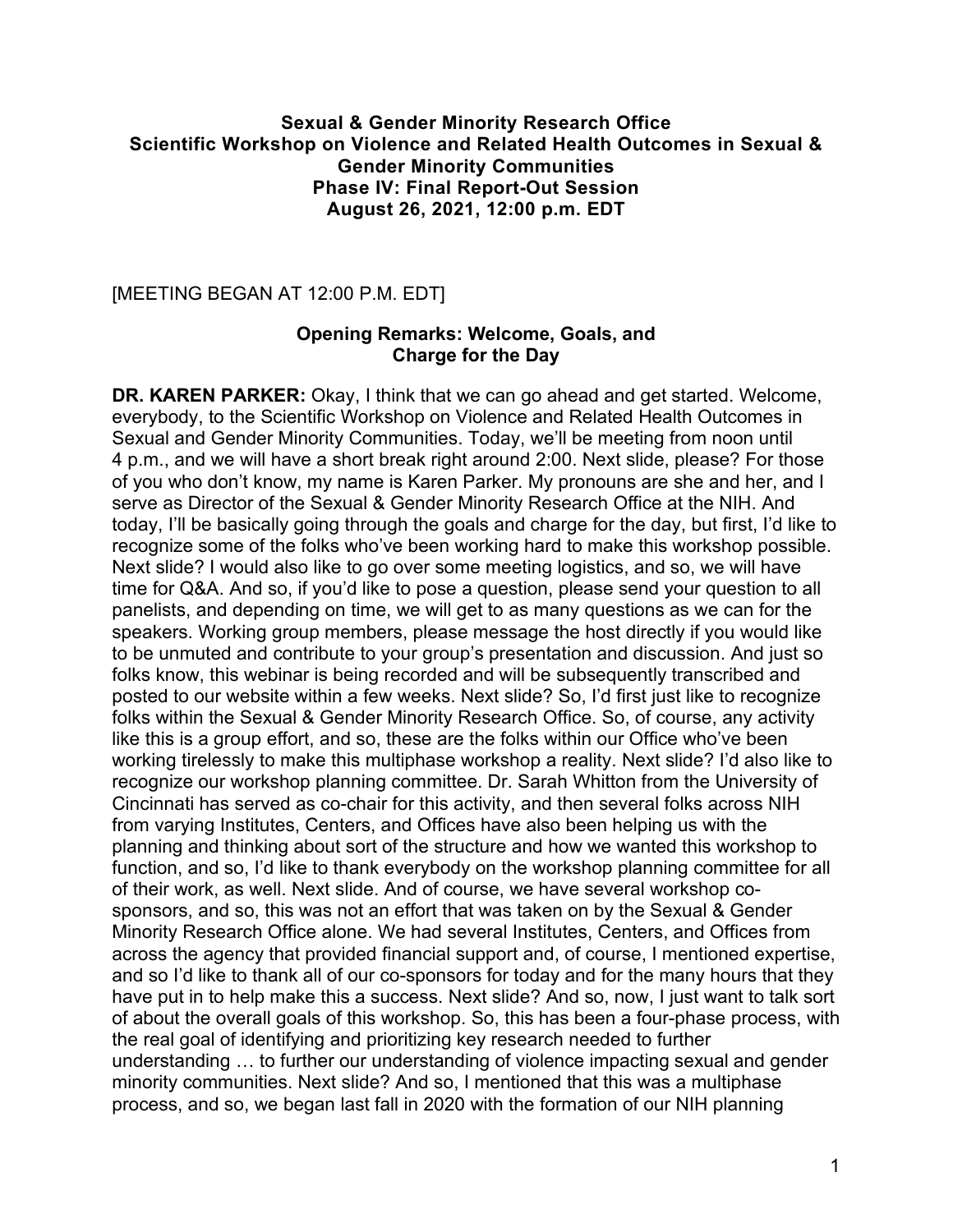committee, along with reaching out to Dr. Sarah Whitton as co-chair, to start really thinking about: What would this workshop look like, and how could we best come back to the table with actual research opportunities identified? And so, Phase I of this process was a Request for Information that went out to the public, and that was open for several months. We took the feedback from the public, and that helped inform what we did for Phase II, which was a closed State of the Science Workshop where we convened experts in May to provide an overview of the current state of the science across four domains of research. Dr. Sarah Whitton will be providing more information about that Phase II workshop to kind of help everybody get up to speed as we talk about research opportunities. And then, Phase III were Virtual working groups. And so, the folks who participated in Phase II came together over a couple of months on several occasions to really hash out: What are sort of the key research opportunities within a specific area? And then, of course, Phase IV is today, so this is a final report-out session that is open to the public, and this is really a chance for the working groups to provide their research opportunities identified to the public and to have a discussion about, sort of, where the field should head next. Next slide? So, now, I would just like to introduce the co-chair for this workshop, Dr. Sarah Whitton. She will talk about the Phase II, provide a summary, and talk about identified research priorities, so I'll now hand it over to Dr. Whitton.

# **Highlights from Phase II Opening Session**

**DR. SARAH WHITTON:** Thank you, Karen. Thanks, everybody, for being here today. I'm Sarah Whitton, and like Karen said, I am at the University of Cincinnati in the Department of Psychology, and I run the Today's Couples and Families Research Program that is largely focused on the relationships of SGM, and I've been thrilled to cohost this whole workshop throughout the past year, so … with Karen, and my job today is to just summarize kind of all of the excellent work that we heard about on May 6 during Phase II. Next slide, please. So, really, the aims of our meeting in May, or Phase II, were to describe the state of the science, and the reason for this was that we really wanted to prepare for Phase III to make it as efficient and productive as possible. We know the working groups were all sort of charged with identifying: What should be the key priorities moving forward? What are the most important research topics and stuff? And in order to do that and do it really well, it seemed that most people would really want to have been sort of brushed up on: What is the current state of the literature? So, that was really our goal, to get people familiar with the current state of the literature and also hear, through some discussions of people who attended that meeting, sort of some initial themes and ideas about what the priorities moving forward should be. Next slide, please? So, just to fill everyone in—this will be a little bit of a review for some people who were there in May but new information for new people violence in the SGM community, it's a really, really big topic, so we decided to break it down in a couple of ways. First, we created four domains, which were family of origin violence, which included child maltreatment and elder abuse—so, really different ends of the life course; then peer and friend violence—so that's peer victimization, bullying of youth and of adults—a special focus on cyberbullying. The third domain was romantic and sexual violence, and this included teen dating violence, intimate partner violence among young adults and adults, and also sexual violence outside of romantic and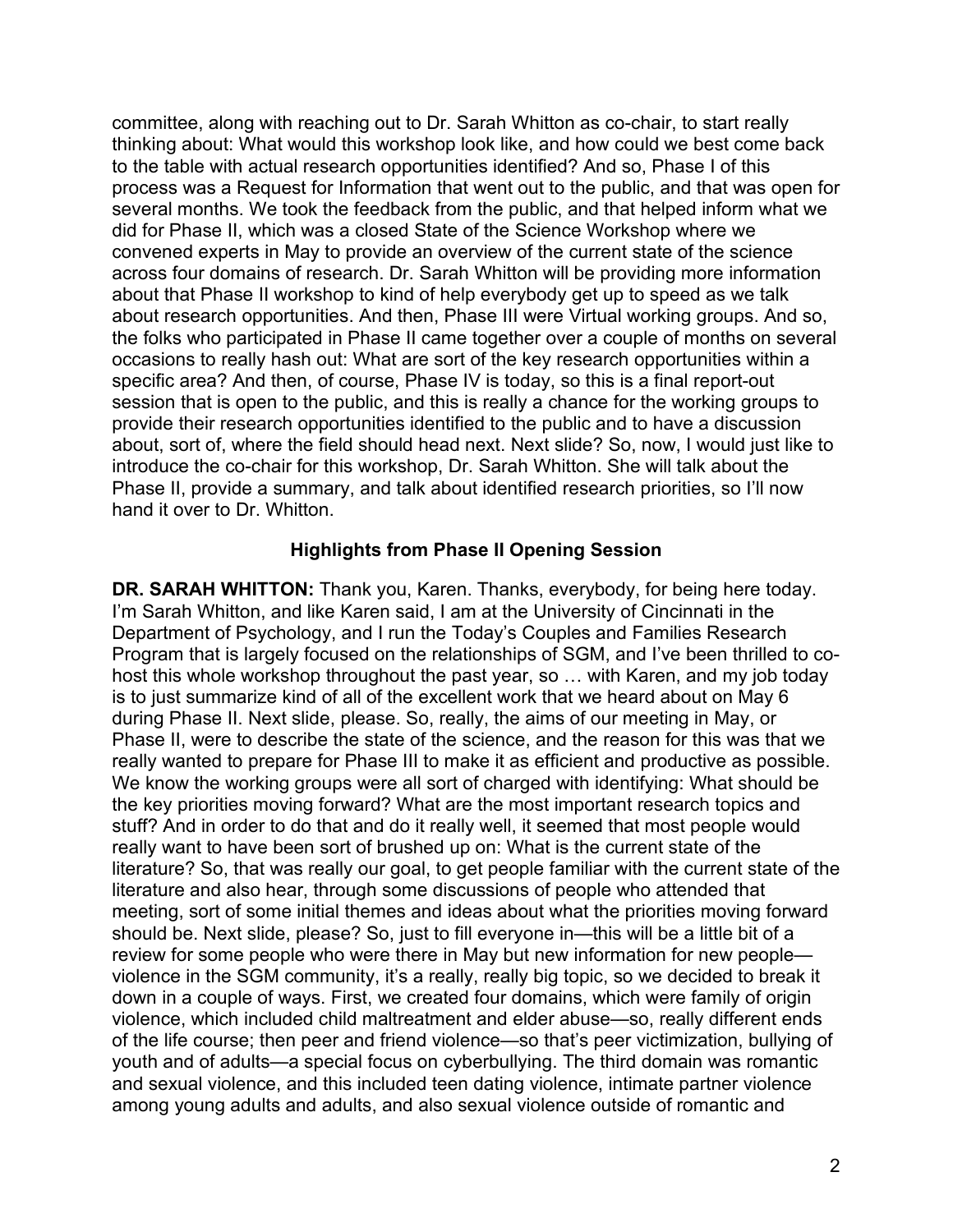sexual partnerships. The fourth domain was community violence, and this really included gender-based violence, hate crimes—crimes from strangers—but also violence in different sort of public settings, including the workplace. And across all of these domains, we just wanted to remind everybody to be thinking about things at different levels of sort of ecological systems. So, in particular, we wanted to encourage everyone to think about the whole impact on all of the different levels of systemic influences—so, to sort of not forget … which I, as a psychologist, sometimes do. We think about individual and interpersonal factors, but we wanted to be thinking about systems influences: So, how does broader culture and institutional environments—influences like that—how do they play in each of these domains? We also wanted to have people think about … when using a life-course perspective, so really thinking about how … violence in each of these domains across the lifespan and to also keep in mind that every individual has multiple different intersecting social identities and to think about how those identities may influence their experiences of violence. All right, next slide. So, this is how Phase II is structured. We had … it was kind of a full-day workshop, and we involved participants that were researchers from academia, nonprofits, advocacy groups, there were federal agencies and NIH represented, and we had 1-hour sessions for each of those four domains that I just listed. In those 1-hour sessions, we had a moderator sort of introduce or emcee the 1 hour and comment on the different presentations, but then we had four 5-minute presentations of different specific topics within that domain area, and followed by a 30-minute group discussion that was focused on kind of saying, "All right, so where do we stand here, and what seems to be emerging as some themes of where we may want to go from here?" All right. Next slide? So, now what I'm going to do is I'm going to go through, for each one of those sessions or domains, what I want to do is just summarize for everybody here, what are some of the key pieces of information that we heard that are state of the science, what we know, and try to end with what ... I decided to not have it be what priorities were identified because I think we shied away from going that far during Phase II, but these were sort of the gaps that were identified that then kind of laid the foundation for the working groups to be the ones who identified the priorities. So, family of origin abuse: Through some excellent talks by researchers investigating this topic, we really heard about how sexual and gender minorities are at disproportional risk for a number of different types of violence in the family of origin, including all types of child maltreatments—and that's physical, psychological, sexual, neglect, and polyvictimization; also, for more severe child maltreatments for foster care, homelessness, sex trafficking; and also, really, there was a lot of discussion of how SGM are, in particular, at high risk of elder abuse, and that's kind of a little bit of a neglected area. So, while it's not as clearly documented that there's the higher rates of elder abuse, we definitely know that the sexual and gender minorities are at higher risk for … or they have a lot of the risk factors, like living alone, not having children, having histories of trauma. We also learned that there are certain subgroups that are most at risk—for example, for child sex abuse: sexual and gender minority women; also, trans and nonbinary individuals; individuals with bi+ sexual identities—so, bisexual, pansexual, queer identities; in addition, BIPOC individuals; and those who are gender nonconforming I've already kind of mentioned. For child maltreatment, the presentations also highlighted how trans and nonbinary folk, and those who have bi+ identities and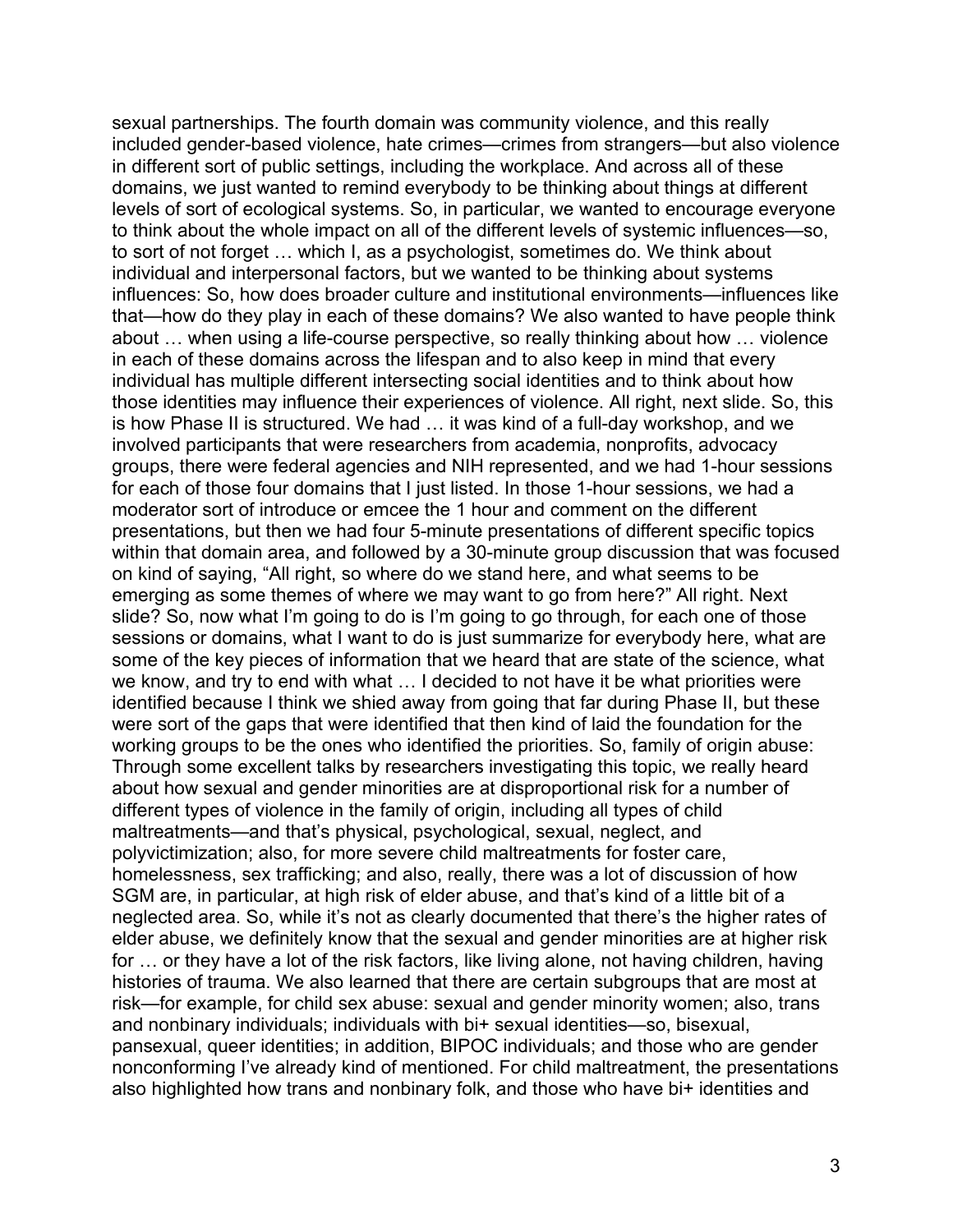BIPOC, are also most at risk, so we already start to see some things emerging there in terms of demographic risk factors among SGM. Next slide. So, I tried to summarize next what risk factors were present and kind of lay out how they fell into the different ecological levels. At the individual level, a couple that were discussed were early onset of sexual identity milestones, identity disclosure, and involvement in sex work. Interpersonal risk factors included parental rejection, family adversity, religiosity, and having a step-parent in the family. At the systemic level, people really were highlighting the lack of culturally competent prevention and intervention services for different forms of family of origin abuse and the absence of state-level protections for LGBTQ populations. And there was some nice discussion about how all these levels are trying to … you know, they are mutually influential, but in particular, we see that, really, the societal impression can lead to interpersonal targeting and family rejection, which can lead to some unique individual vulnerabilities, like homelessness. Next slide. So, the gaps that were identified in this domain were … the first was people were saying that there's almost nothing out there about elder abuse, so that really is a high priority. It's not getting researched by SGM researchers, and it doesn't seem to be getting researched by violence … elder abuse researchers, so that's a high priority that some people were mentioning. Also, understanding and getting good data on the mechanisms behind the higher risks, so the disparities that we see in rates of these experiences. There's an interest in multilevel risk and protective factors and trying to identify which of these are shared across all violence types, but which ones may be unique to specific violence types. There's also interest in better understanding differences in outcomes for different subgroups of SGM by race, age, sexual and gender identity, and also understanding how outcomes look different depending on who the perpetrator of the violence was. There's interest in help-seeking and coping behaviors after experiencing violence and in developing more effective prevention and intervention programs that are culturally competent for sexual and gender minorities. There's interest in looking at the trajectories across the life course—so we have family of origin; we also were talking about childhood, like teen dating; then during their primary and romantic relationships during adulthood; and then in the elder years. How do those all go together, and what do the trajectories across the life course look like? Also, there was recognition of a little bit more focus on resilience and protective factors, rather than so much focus on vulnerability and risk, and one example of that is families of choice. All right. Next slide, please. So, Session 2 was focused on peer and friend victimization, and here across these presentations we learned that there's good evidence documenting that sexual and gender minorities are at higher risk than heterosexual and cisgender people for being a victim of a violent crime—including hate crime—for bullying, and for cyberbullying. And this seems to be particularly true for some subgroups, including BIPOC, bisexual [people], transgender [people], SGM, and girls. Next slide? In terms of risk factors that were discussed, it seems that we are aware, or we had in the … in the research literature, evidence to support some individual factors, including social anxiety and having some kind of a "visible" difference from other people in the group. In terms of interpersonal risk factors, there's peer rejection, and poor parent-child relationships can increase vulnerability to these things. And there is a lot of discussion about risk factors at the systemic level, including a negative school climate; not including SGM in antibullying laws and policies; also, really, that there can be policies sometimes, but there's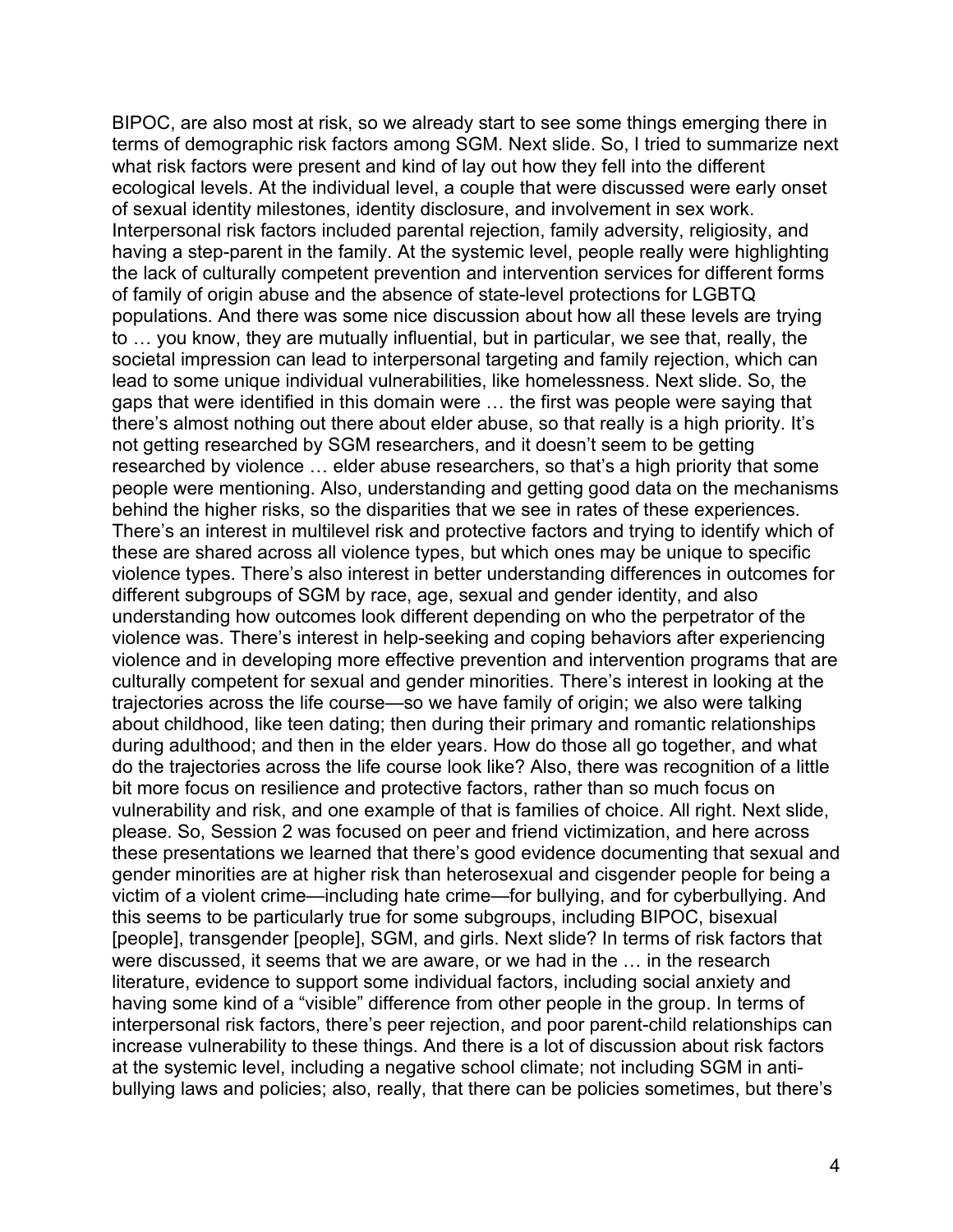poor implementation of them, which may be related to that often there's not any funding. There'll be a mandate, but then no money to support it. And also, educators, for example, in school settings are not getting training in how to do these things. And so, there was a lot of discussion, for example, about how anti-bullying efforts, which have been less than as effective as we would want, often just really don't address the systemic factors at all, and that may be leading to some of their ineffectiveness if we're just focusing on individual factors. In terms of prevention and intervention, there was just real discussion about how, right now, they're not effective for SGM youth. All right. Next slide, please. So, key gaps that were highlighted in this session were a focus on protective factors and not just focusing on risk. Again, addressing systemic factors—so, societal stigma and school/workplace climate—that are really seen as driving the individual bullying behaviors, more research on gender minority youth and intersex individuals, attention to microaggressions and not just acute acts of victimization. Also, there's interest in just: So, how do we make prevention and intervention programs effective for SGM? And then, finally, paying attention to the complex needs of SGM in the wake of violence after it's been experienced. All right, next slide, please. All right, so the third session was focused on violence in the context of romantic and sexual relationships, and here we learned, again, that sexual and gender minorities are at disproportionate risk for these experiences, including intimate partner violence actually, both victimization and perpetration in teen dating relationships and adult relationships—and then also for sexual violence outside of those partnerships. So, groups who seem to be most at risk include bisexual individuals, especially those assigned male at birth; women … sorry, that is […] actually, transgender youth, especially those assigned male at birth; bisexuals, in general; and women and Black and Latinx individuals. All right, next slide. Some of the key risk factors that were highlighted at the individual level: mental health problems, substance use, and internalized stigma. Anyone who does research on SGM, this should be kind of a red flag—those are things that are also disproportionately seen in SGM populations, which then is suggestive of their role in the disparities in intimate partner violence. The interpersonal risk factors highlighted included an unsupportive sexual … sorry, unsupportive support network, abuse from parents, social isolation, and then also discrimination and unfair treatment in help-seeking avenues. At the systemic level, again, we see a negative school climate; also transphobia; homophobia; and hetero/cisnormativity in the services—so, preventive services, intervention services, including shelters. Also, there's discussion of the common criminalization of sexual and gender minorities, especially those of color, and that can really be discouraging these individuals from trying to seek help, trying to get services from health care settings, social services, or law enforcement. Next slide, please. So, some gaps identified in this session included attention to pre-teenage relationships. So, there's not much out there before age about 15, and so, I think the moderator of this session really brought up an interesting question of that leaves us not really knowing: How are these attitudes and behaviors initially developed and established? We have a need for longitudinal prospective data on risk and protective factors—there is an abundance of crosssectional data that is less convincing in terms of establishing direction of effects. More attention to SGM folks with multiple marginalized identities. There is much more attention to victimization than perpetration, and this is something that, you know, is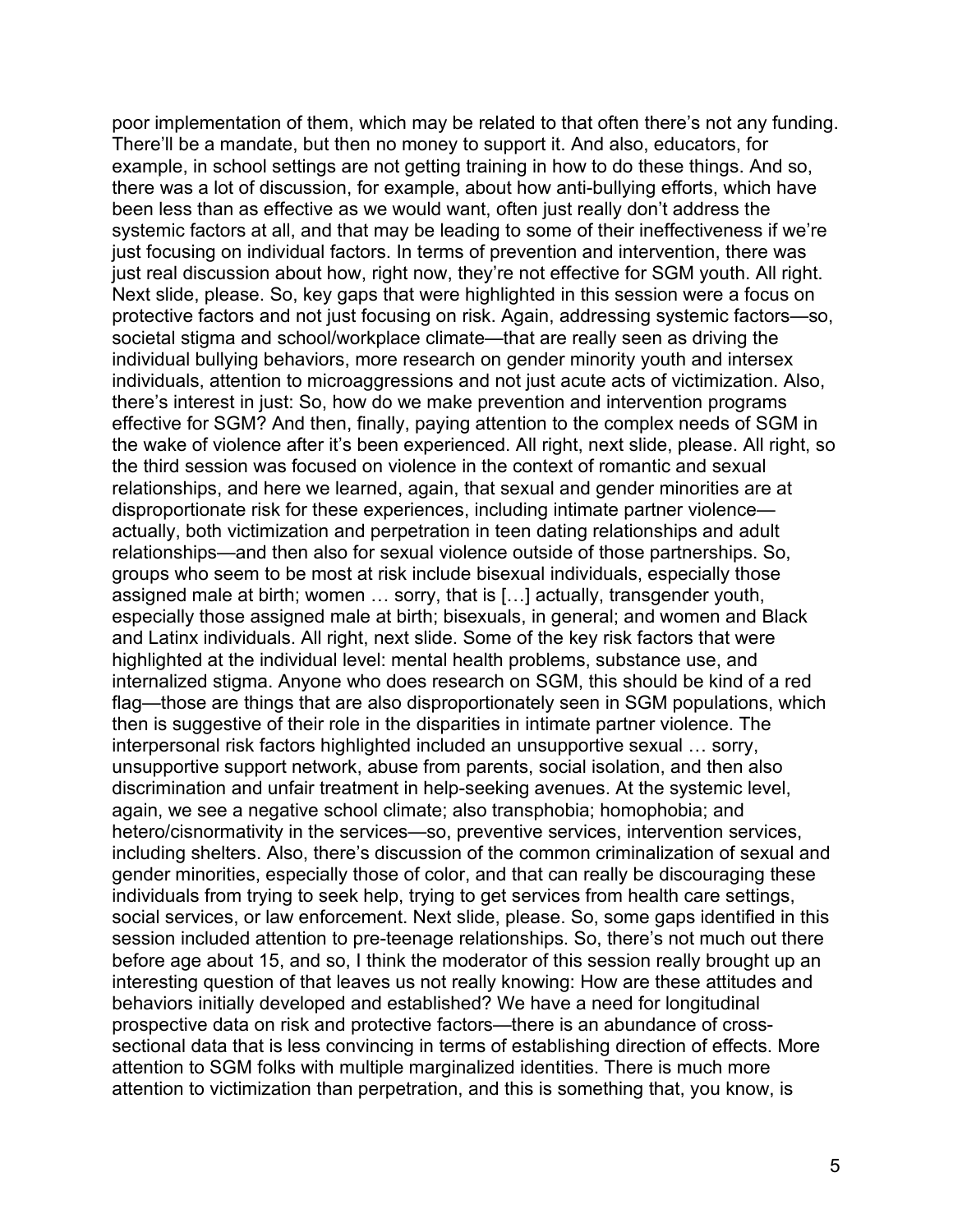significant, given increasing evidence over recent years that SGM also do perpetrate IPV and dating violence at higher levels than other groups, and kind of it's important to look into that, as well. Another gap is prevention programs for dating violence and IPV among SGM that would really address all … minority stress at all levels of the social ecology. There's interest in learning how to more effectively support SGM survivors of IPV and sexual violence, and in addition, if we want to do that, there needs to be some work on: How do we reach them? Another gap is screening and identifying determinants and interventions for sexual violence, in particular, among SGM, with some ideas around that a fruitful avenue could be trying to integrate different services, such as putting IPV screening into HIV testing. And finally, a gap that was mentioned was evaluating how changes in laws and policies can influence the risks that SGM face. All right, next slide. So, our final session—the final domain of violence that we focused on—was community violence, and here we were reminded of how sexual and gender minorities are at very high risk for hate crimes … also for not reporting violence, which often is due to maltreatment or fear of maltreatment by law enforcement and other services. There's disproportionate risk for workplace discrimination in hiring, pay, firing, and also for daily microaggressions in the workplace. The subgroups who are most at risk appear to be transgender and gender-nonconforming individuals, and I just put on the slide here both for the hate crimes and workplace discrimination. And so, pretty different experiences, but that subgroup is really at particular risk for both. And again, we see that BIPOC are particularly at high risk. All right, next slide. The risk factors that were discussed at the individual level included identity disclosure and gender expression. I wasn't able to find in the slides or my review any really focused on interpersonal risk factors, and that may be because of the nature of this domain, which is more in the community, but it might be interesting to explore that area. At the systemic level, there is a lot of discussion of the transphobia and homophobia in services—police, first responders; criminalization of SGM and those of color; absence of nondiscrimination policies or adding policies that are … or protections that are insufficient at the federal level and then really inconsistent at the state level. Also, there was some nice discussion about how historical trauma really contributes to this, such as the AIDS crisis and the historical and ongoing violence against Native Americans. Next slide? So, leading from that, the gaps that were discussed were, in terms of community violence, it was discussed that we really need more accurate information on hate crime victimization rates due to underreporting and fears of reporting; not having SOGI information in some large violence surveys; also, understanding the effects of community violence on victims and also other members of the minority groups who are victimized; a better understanding of the reasons why offenders are committing these acts of violence; and a better understanding of what effective prevention methods might be. In terms of workplace discrimination, the gaps identified were a focus in our research on noncorporate jobs. It was really highlighted how most of the existing research seems to assume that everyone has a white-collar job in a corporation, and that is not true for everyone at all, so there needs to be attention to working class service jobs and including the underground economy, and more focus on day-to-day work experiences. I think, in general, people are starting to recognize more of the cumulative and harmful effects of microaggressions, and that is really true in the workplace, too, so we want to have some more focus on that, and attention to the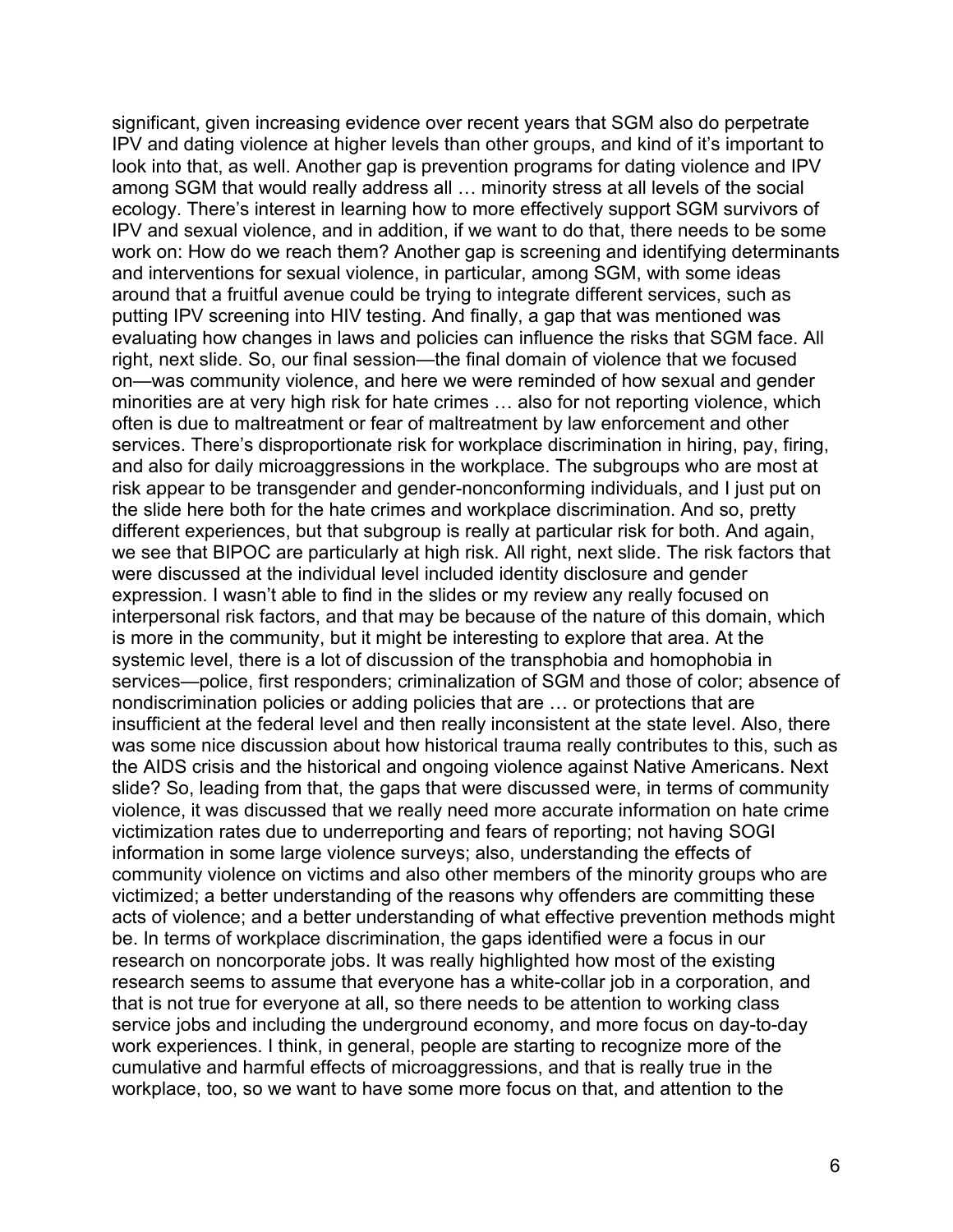subgroups that are often under-researched but do appear to be most high at risk, including BIPOC, gender nonconforming and transgender individuals, and bi+ individuals. All right. Next slide, please. All right, so I know that was just a ton of information, and hopefully you're not zoning out up to this point, but I did also just want to talk for a minute about when we try to pull together what those identified gaps looked like across those four different domains of violence, I think that there were some common themes that really started to emerge in terms of priorities from those presentations and from the group discussions in May. One big one was that we really need to have a life course lens versus sort of a siloed life-stage approach, and the family of origin abuse group used this figure and brought this up, which is a good way to demonstrate this point, which is that, you know, we have child maltreatment, we have intimate partner violence, we have elder abuse, but we kind of need to understand is that all just … are certain people at risk for violence and it's going to manifest in these different ways across the lifetime? Or are there different trajectories through these different life phases at … you know, what are predictors of people having child maltreatment but then not having violence in those later stages of life? So, really, having this broader life course lens, and in particular, not neglecting the elderly. A strong theme that also emerged was attention to protective factors and resilience. I know, I was writing this, and then I was like, "Gosh, on all my slides I wrote 'risk factors' and I didn't write 'protective factors.'" But that is probably an accurate summary of what's out there in highlighting this need to look a little bit more on the positive factors. Also, more attention to the higher ecological levels—so, looking at these structural and systemic factors that … not all of them are harmful in and of themselves but then also contribute to other risk factors at the lower ecological levels where we really sometimes put all of our efforts. Another thing was moving beyond cross-sectional data. We do have tons and tons and tons of cross-sectional data. That's not all we have, but there's a lot of it, and I think a lot of the questions, especially in terms of, you know, really being able to talk about trajectories over the life course and also being able to more confidently talk about direction of effect—so, knowing that something is a risk factor for violence and isn't just a consequence or a correlate of violence. We really need to look at some longitudinal designs to do that. Also, there's real interest in developing prevention and intervention programs, so this kind of notion that we have to remember, like, the significance and the impact on the community is really going to be: How can we take these research findings and put them into practice in a way that really benefits the community? And that would be through developing some evidence-based prevention and intervention programs that are culturally appropriate for this population. And finally … I feel like a broken record here, but we just need more attention to people with any kind of multiple marginalized identities—so, people with minority racial identities, minority gender identities, in addition to cisgender sexual minorities. We need to kind of focus a little bit more on the gender minority and racial minority folk. So, that is my summary of Phase II. And I think I can hand the floor back to Karen.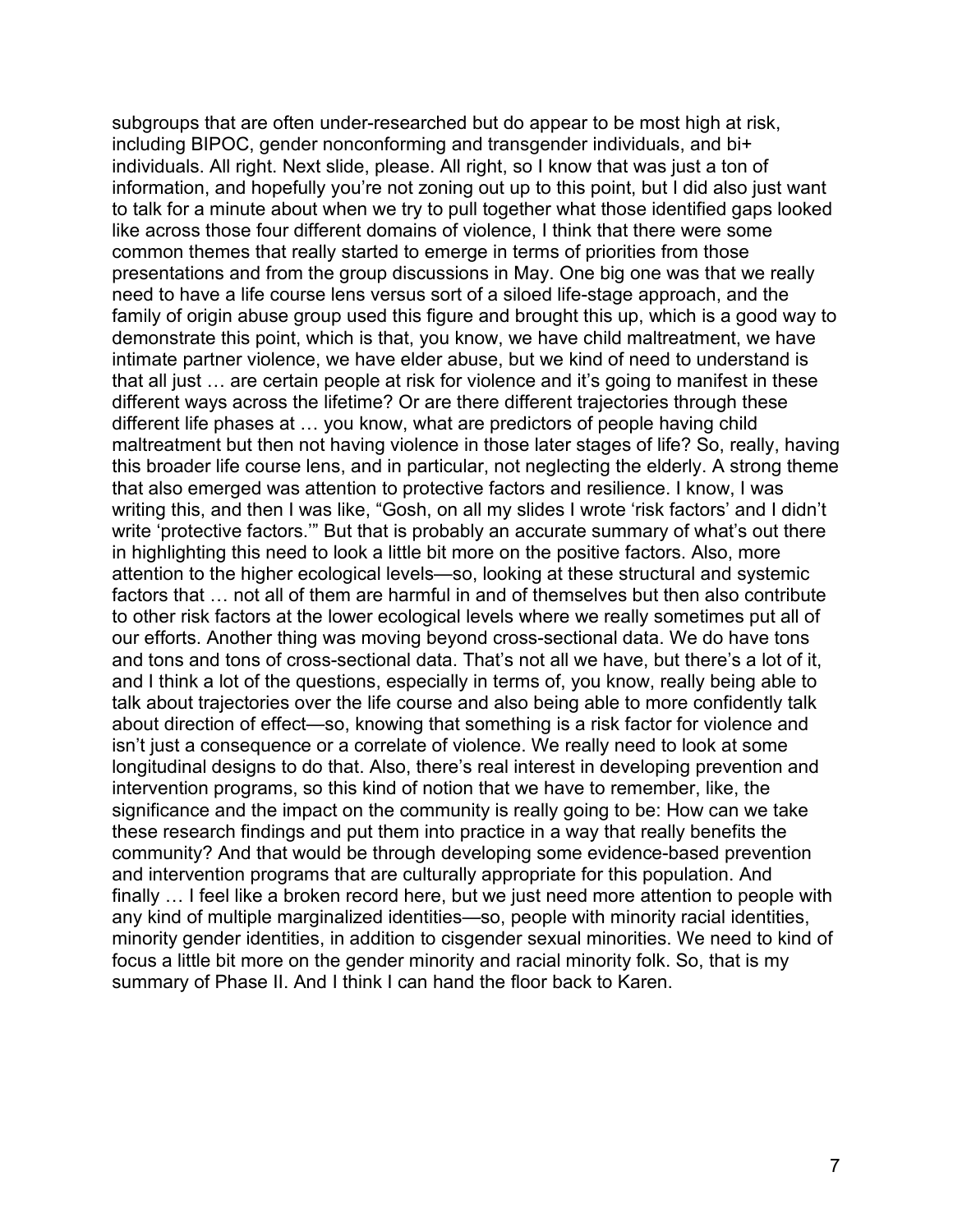# **Overview of Phase III Working Groups**

# *Logistics Overview for Phase III*

 just going to walk folks through the process of Phase III so that folks can kind of sessions of Phase III, but we were really hoping that if we took this sort of different participated within … in this very long process, but they met several times so that they could … collaboratively, pardon me, think about how to address key questions to really these sort of multilevel efforts. And, you know, for us, we were really focused on: Where So, each group was asked to identify five research priorities within their focus, and that is what people will be presenting on today, and so I'm very excited to hear not just the presentations of these research opportunities but also the subsequent discussion. Next slide, please? Great. Thanks. So, now I'm going to turn it over to Dr. Michelle Ybarra, **DR. PARKER:** Great. Thank you so much, Sarah. So, next slide, please? So, now I'm understand sort of how we got from the overview that Sarah just provided to where we are today. So, next slide, please? Great. So, we basically took what we learned in Phase III and developed five working groups. The working groups spanned these different areas: So, working group 1 looked at demographics and epidemiology, working group 2 looked at risk factors and pathways, working group 3 looked at preventative interventions, working group 4 focused on treatment-focused interventions, and then working group 5 took a look at ethics and logistical challenges. And I just want to say that, you know, we thought about making the working groups mirror the different perspective that we would have a richer discussion and maybe identify some research opportunities that go sort of beyond what we looked at in Phase II. So, next slide, please? So, in terms of what we did, we were really thinking about interdisciplinary perspectives and interdisciplinary research across the different domains of violence, and so, all of the participants in Phase III were actually placed randomly into one of the five working groups. And we did ensure that there was a mix of NIH folks, other federal folks, and folks that were considered experts in the extramural community on each one of the … each one of the working groups. And then, we asked the working groups to meet several times over the past couple of months, and so, as you can imagine, this really was a big ask from our Office, and so I would like to thank again everybody who advance our understanding about violence in SGM communities and then to inform are the research gaps, right? This is an NIH workshop, and NIH focuses very specifically on research, and so we really wanted to come out with something tangible. and she will be discussing demographic characteristics and epidemiology and the research opportunities that came out of working group number 1.

# *Working Group (WG) Report-Out Presentations: Research Opportunities*

### *WG 1: Demographics and Epidemiology*

**DR. MICHELLE YBARRA:** Good morning. I'm super-excited to be here today, and as Karen said, we'll be talking about demographic characteristics and epidemiology. I do want to say, for us it was important to define violence and recognize that it's a range of experiences, including discriminatory policies, hate crimes, bullying, sexual violence,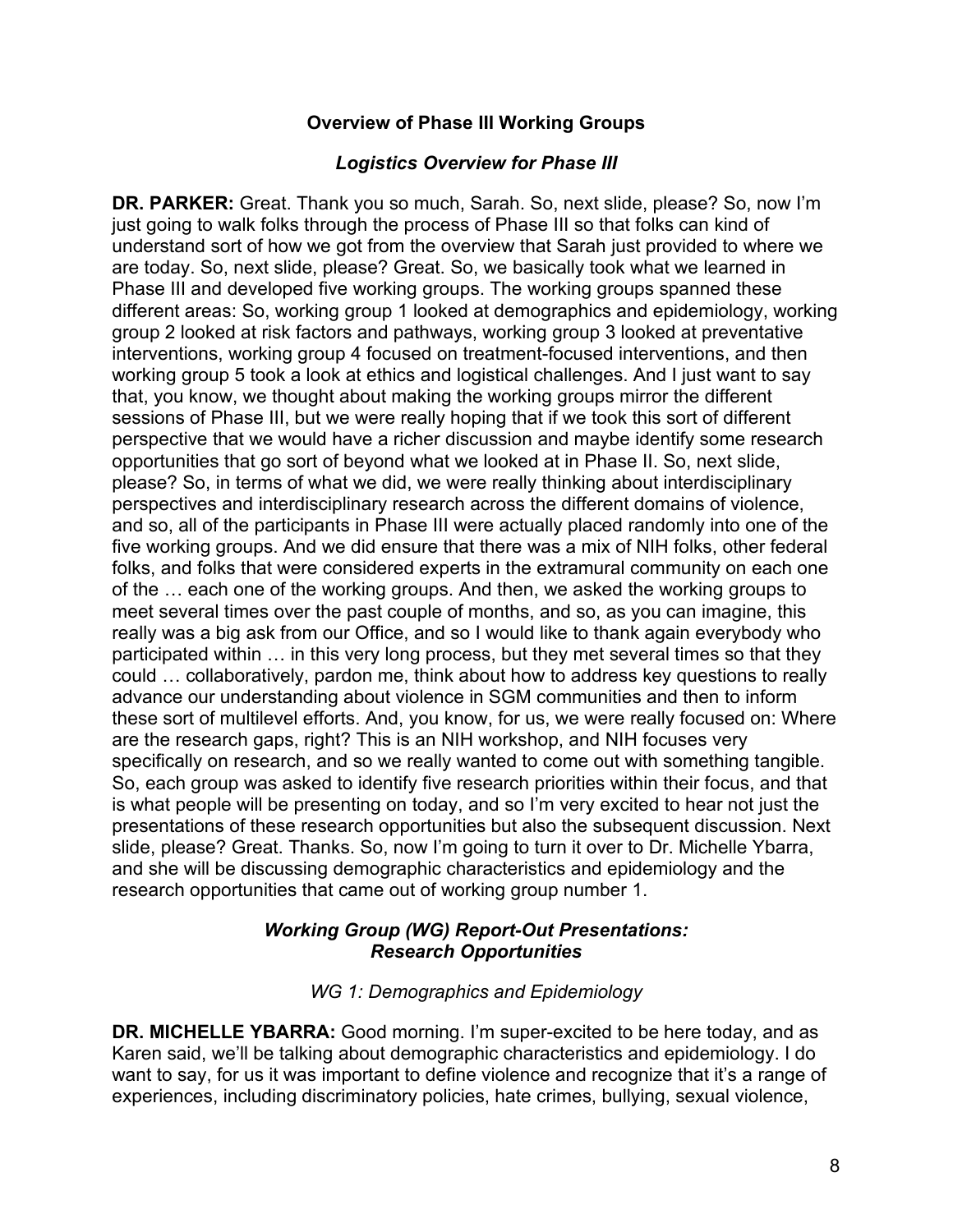intimate partner violence, cyber-mediated violence, lateral violence, and microaggressions—and, certainly, this is not a comprehensive list but rather an exemplar of what we think is defined by violence. Next slide, please? And these are the members of our working group. Next slide? So, the first opportunity that we wanted to highlight was around methodology. Broadly, we want to really ask ourselves: How can we improve and enhance methodologies to study violence experienced against and within SGM communities? We thought there were sort of three main areas we wanted to highlight, the first being particularly important: to optimize current surveillance systems to inclusively measure sexual orientation and gender identity, and improve strategies for identifying and sampling SGM populations, including innovative recruitment strategies for particularly hard-to-reach populations. In our group, we do have folks that are working within governmental systems and literally wanted us to, you know, underline in bold this particular bullet, so I do want to emphasize that, you know, optimizing surveillance systems across systems is something we felt would be particularly important. We also would like for folks to focus on developing and validating violence measures that reflect the lived experiences within SGM populations and to develop and validate culturally based measures that reflect lived experiences related to SGM-specific social networks, support, identity, coming out, disclosure, stressors, and protective factors. And the last methodological opportunity that we identified was developing or refining existing statistical methods to really better reflect intersectionalities, and that includes identities within SGM, so, you know, maybe multiple sexual identities, multiple sexual and gender identities, but also multiple identities across—so for example, being a sexual minority, as well as a racial minority, as well as, you know, another important identity that can be contributed to intersectionality. So, we don't really have a good way to handle that statistically, but I think we're beginning to better understand that intersectionalities are important, and so improving our ability to better model that is important, as well. Next slide, please? Beyond methodologies, we also thought that, sort of—for lack of a better way to describe it—basic epidemiology was important, so really, just focusing on prevalence and incidence rates is still an area that requires attention, particularly rates … experience of violence—sometimes referred to as victimization—for gender minority populations, particularly racial and ethnic minority populations, SGM women, rural populations, and across the life course. We felt particularly strongly that the life course perspective was important, as Sarah described, and while we know … you know, comparatively, we know more about adults. We certainly want to know more about violence experiences for youth and elder SGM people. We also think that incidence and prevalence rates of the experience of violence by states-based and structural systems, environmental structures and norms, and by non-SGM people toward SGM people is an important gap to address. Incidence and prevalence rates of the expression of violence—sometimes termed "perpetration"—that is enacted by SGM people is also underreported, and then finally, the rates of violence involvement, perpetration, victimization, and bidirectional involvement for subpopulations of SGM people is an important area to focus on, particularly those, you know, sort of looking within sexual and gender minority identities to understand, for example: Are there differential risks for people who identify as bisexual versus gay and lesbian? And then, also other identities, for example, those living with disabilities, and racial and ethnic minorities. Next slide, please? The third area that we thought was important to highlight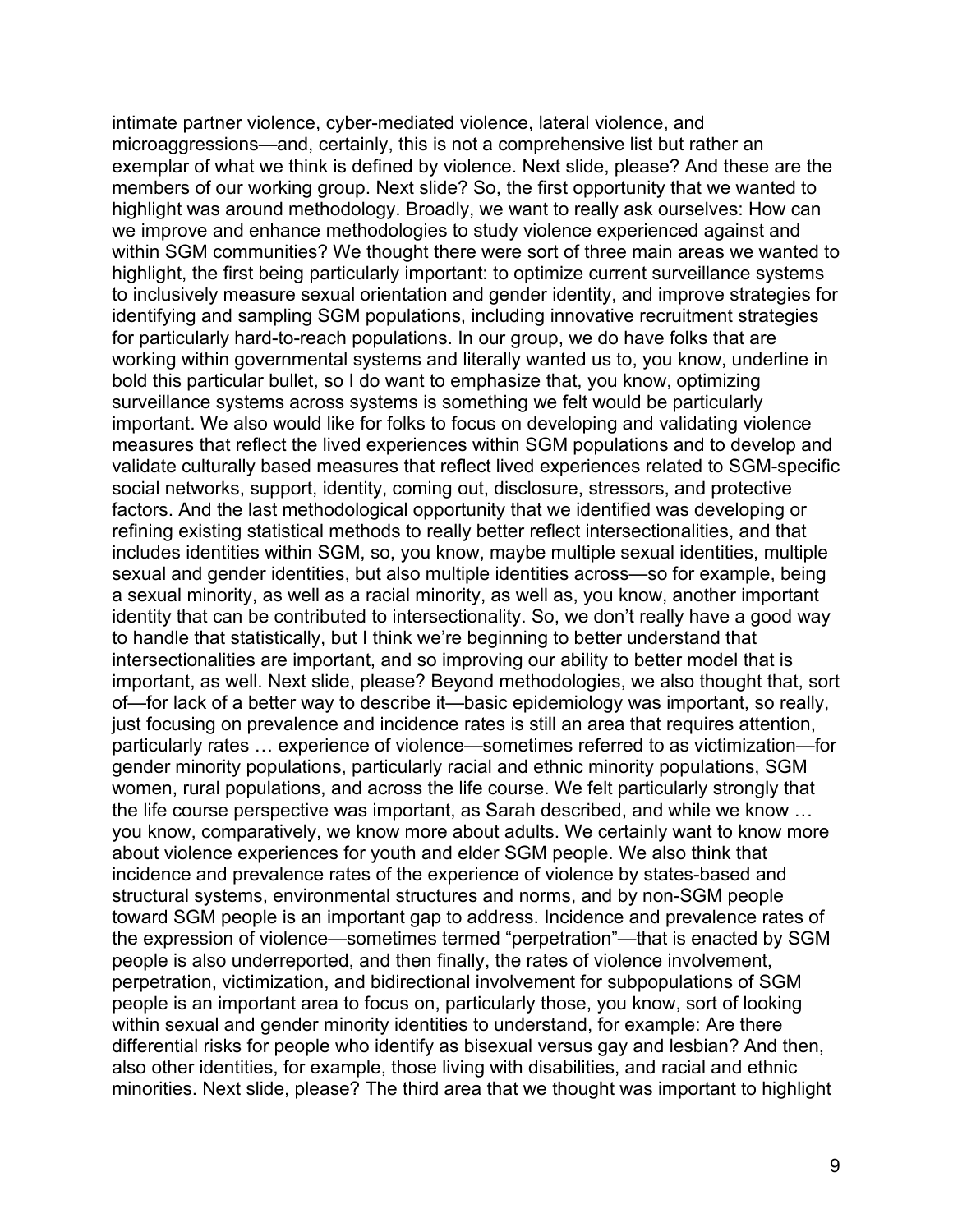in epidemiology would be what we would call social epidemiology, and there were four main areas that we wanted to highlight here, particularly around risk and protective factors. We did want to make sure that we were focusing on resilience as well as structural factors that may be helping explain violence—rates of violence. So, particularly, we called for an investment in longitudinal research to establish the temporality of associations. We thought that would be particularly important around multigenerational trauma and historically traumatic experiences. We also would like to better understand the strengths and resilience of SGM communities and individuals in addressing and preventing violence and to understand the sources of violence and intercommunity violence dynamics across the life course, including how the definition of family can change over time and how this might impact vulnerability and resilience towards violence involvement. And then, finally, we thought it would be important to understand the mechanisms that uphold and exacerbate health inequalities in SGM communities, including how intersectionality contributes to and explains health disparities, including structural racism, settler … colonial violence … excuse me … sexism and violence against women, and other bias-motivated aggressions. Next slide, please? And then, we kind of went outside our lane a little bit. We felt pretty strongly that, in addition to epidemiology, sort of, you know, for traditional epidemiology, that it was important for us to also highlight the need for either (A) theoretical model or theoretical models that explain the disparate rates of violence victimization. Certainly, there are extant theories of power and violence, but we didn't feel that any of those really spoke to the disparate rates of violence and victimization experienced by SGM populations, so we suggest calling … excuse me, drawing upon extant models, and we do include a list as an appendix. And we note that there are … just in reports down at the bottom there that we think could be particularly helpful. In addition to that, we suggest engaging with SGM communities to develop theoretical models that identify structural, environmental, relational, cultural, and individual pathways that increase risk. And we think that identifying the structural, environmental, relational, cultural factors that enhance resilience and resistance will be particularly important, and we acknowledge that there may be culturally specific pathways or multiple pathways that could be advanced. Next slide, please? And again, sort of broadening our skill a little bit, we also thought it was very important to highlight the need for policy. What policies need to be enacted to prevent violence against sexual and gender minority populations? We had sort of three ideas. We noted that there's a burgeoning field of policy research that examines policy effects on multiple forms of violence. And so, we could explore how policies related to, for example, housing, employment, access to education, economic stability, antidiscrimination, and others affect rates of SGM-involved violence. Additionally, you know, there's research that shows that the Earned Income Tax Credit, increased minimum wage, and paid family leave is associated with reductions in violence, including child abuse and neglect. Are there similar financial-based interventions that we could enact to reduce violence against SGM populations? We also thought that researchers could examine the influence that policies related to gaining gender-appropriate identity documents or state anti-discrimination laws that include gender identity as a protected class have on the rates of violence against SGM, so looking at existing policies and how those are affecting violence. And I think … I mean,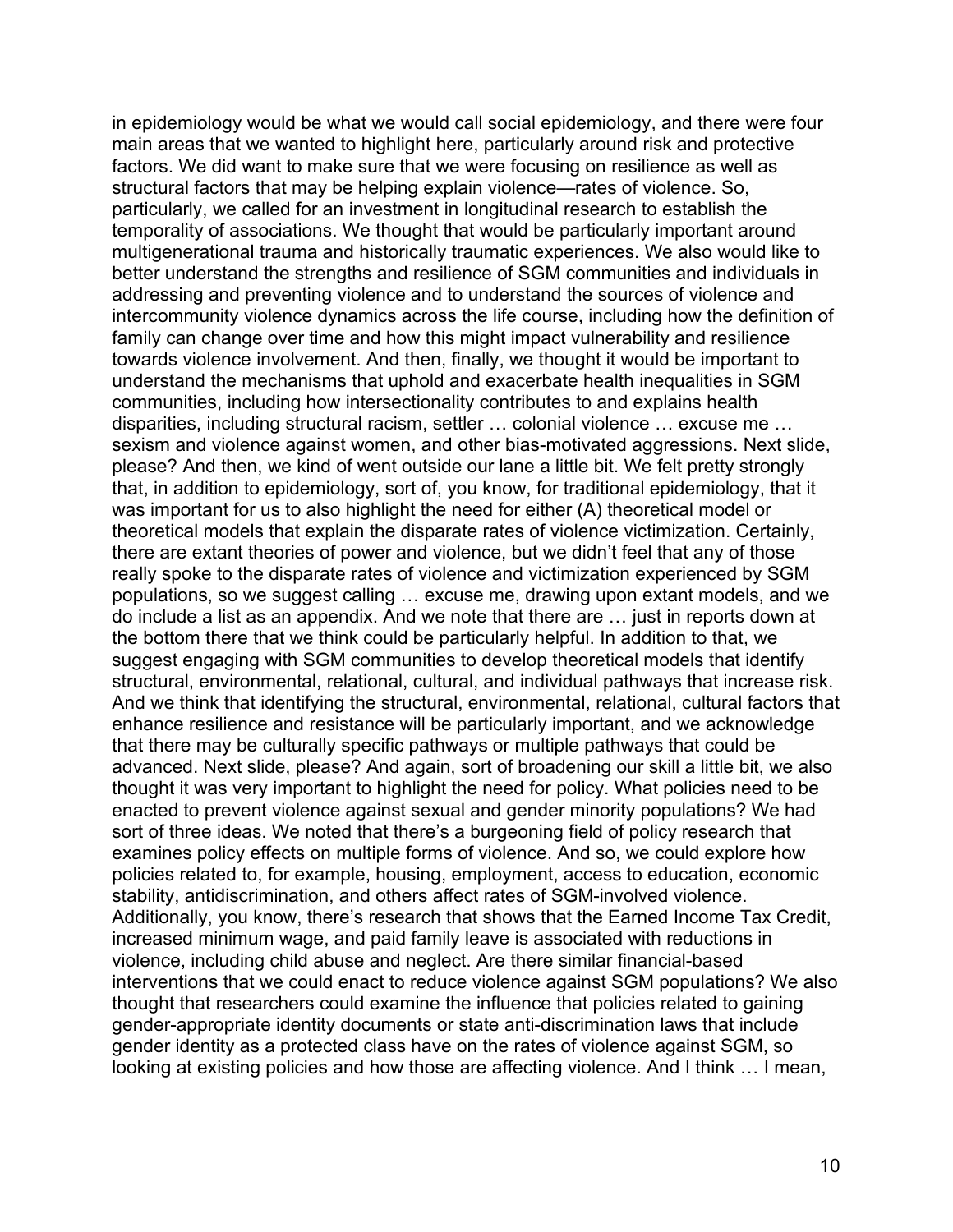we have references and other types of stuff, but I think that's probably the end of the … those are our five.

 **DR. PARKER:** Great. Thank you so much. So, the floor is now open for questions, but I much, and I really appreciate that theories were mentioned, and so, really anything, feel free at this point to ask to be unmuted, and we're happy to have you contribute. Okay, I do not see any questions, which doesn't surprise me because that would just like to say that was a very comprehensive presentation. Thank you very understanding that we do need … we do need work related to theory development. And also, you know, if other folks who were on that working group would like to add was a very comprehensive presentation, so thank you very much, Michelle. And just a reminder for folks that at the end of this, we will be developing a summary document, so there were notes taken at all of the working group sessions, and so while these are overviews, you will be able to get a little more detail. And I do think that Dr. Karina Walters may want to say something. Karina, did you have something to add?

**DR. KARINA WALTERS:** No, I was just saying that it was great, comprehensive. Thank you, Michelle. I have nothing to add at this point. Thank you.

 **DR. PARKER:** Okay. Great. Well, thank you, again, and so now we will be moving on to working group 2. So, next slide.

# *WG 2: Risk Factors and Pathways*

**ELLIS FURMAN:** Hi, there. I'm Ellis Furman, and I'm part of working group number 2, and I'm going to be presenting on the risk factors and the pathways that were assigned to this group as our main area of focus. So, next slide, please? The working group members … and hopefully, if we have some questions, folks who are joining us today can also contribute to answering some questions and getting into some discussion, because I found … personally, I just found that our discussions in our working group are really, really fruitful, so I'm excited to hear what other people in the audience say … have to say, as well. Next slide, please? So, the first research opportunity that was identified after, like, a lot of synthesis from the team, and specifically those who were leading the group, we were interested in looking at multirisk and protective … multilevel risk and protective factors that lead to violence—so, emphasizing those higher levels that are in the social ecological theories, like more macro ones. That includes structural, systemic, and institutional factors, like legislation, policies, schools, and institutional cultures, and really understanding how these structural factors intersect with risk and protective factors at both, like, the individual and interpersonal levels, and then how those kind of interactions might also affect vulnerability to violence, and then the pathways through these structural factors that can also lead to violence or safety. Next slide, please? Also, in addition to looking at multiple levels, we also wanted to focus on a life course perspective because we know that with a lot of research, even though there's so much that focuses on really important aspects of development, we are really missing some important perspectives and experiences in the research that currently … that we have access to—so, focusing on risk and protective factors over the full life course, including childhood and particularly the elder years, were identified in our group,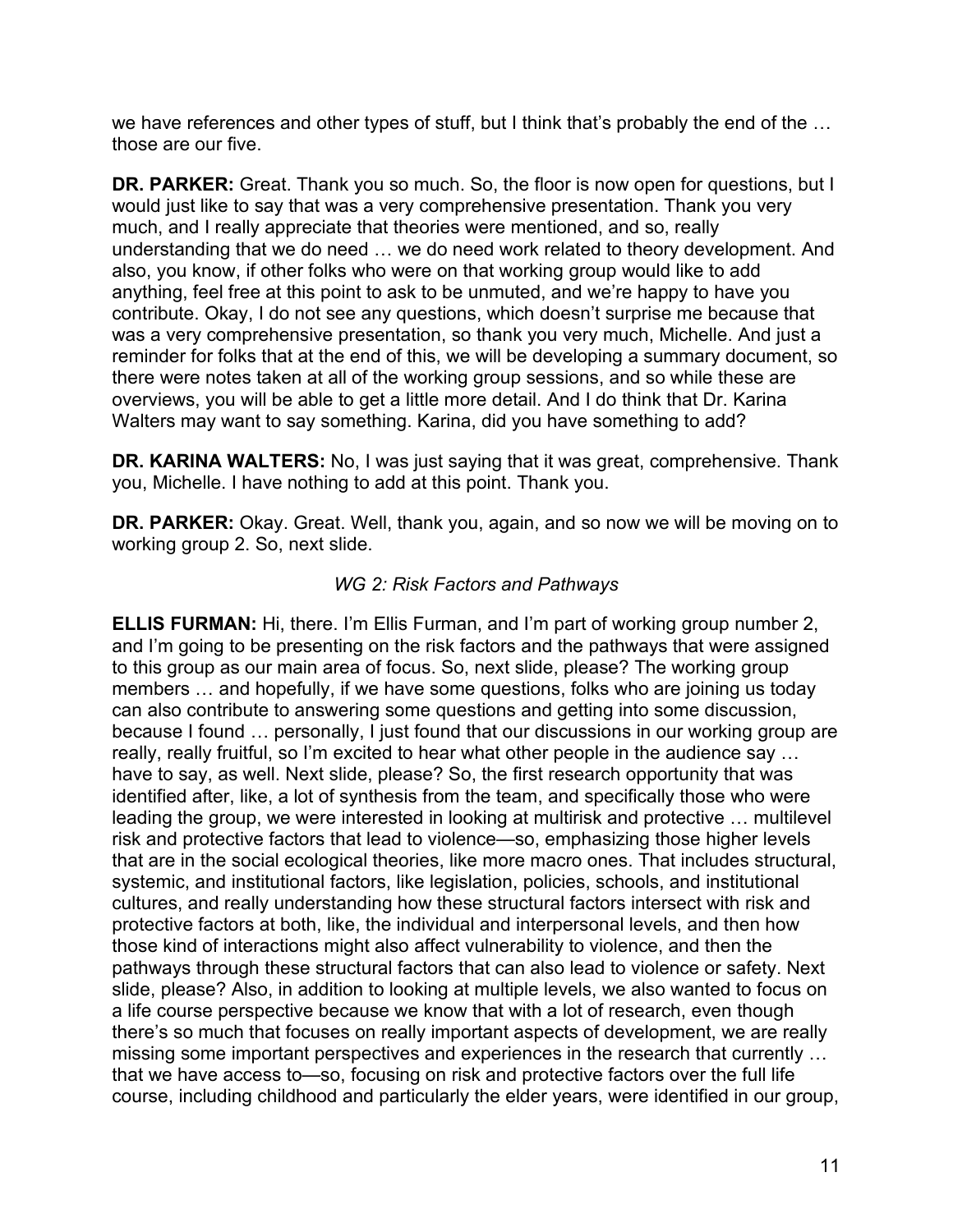and exploring pathways to polyvictimization and the trajectories of revictimization, instead of just investigating only one type of violence or violence within one developmental stage, and also examining age, cohort, and period effects in the pathways to violence among SGM. Next slide, please? Oh, is this number 3 or 4? I don't know. I think we're missing … maybe there's a … I think, did we do 3? No? Is there a slide for the … I'll just review 4 first. I'm sorry. So is there … number 4 is focusing on protective factors and resilience, which is … which identifies existing strengths that might be built upon or expanded in prevention/intervention efforts and considers not just the existence of protective factors and resources but also having access to them—so, what kinds of access and what are the barriers to access—that sort of focus. Next slide, please? And then there's also a focus in our group on intersectional research. So, this was … this was discussed earlier on, but really focusing on research that speaks to how stigma and risk experiences are influenced by individuals' various and intersecting social identities that affect violence risk. So, we really want to tend to how these intersecting axes of social location might contribute to protective factors and resilience—for example, identifying social factors among communities with intersecting minority identities that might be protective against violence and promote resilience and post-traumatic growth following victimization. Next slide, please? So … oh, sorry. In my notes … I feel like there's … there's a missing slide, so I can talk through those points, as well, if that's okay. But our third research priority was to identify the common and unique pathways to violence—so, really understanding which factors affect the risk across violence outcomes in subpopulations of sexual and gender minorities. So, we really wanted to know, like, what are the factors that affect risk for certain forms of violence for certain subpopulations? And there's an interest in the pathways to violence among sexual and gender minorities who are at highest risk for violence, like those who are … might identify as bisexual or transgender, people of color, transwomen of color, like, any intersecting form of oppression. And our final thoughts that we wanted to include are kind of related to methodologies because we don't really want to be prescriptive about the methodologies that are important to use with this kind of work, because we recognize the potential of certain approaches in advancing research priorities. So, we wanted to just sum this up with three points. So, the first is long-term, longitudinal research. So, that's something that ideally spans across multiple developmental eras, and that could possibly test multilevel risk or protective factors and examine mechanistic pathways that capture the trajectories of polyvictimization across the life course. The second is focusing on approaches that highlight the lived experiences and perspectives of SGM communities to ensure that the data are relevant and translatable—that's my personal favorite one—including EMA methodologies, qualitative and mixed methods, and community-based participatory research that engages members of the community. Last, harnessing existing large-scale studies by adding SOGI- and SGM-specific measures into injury surveillance systems about violence and large surveys. And I think that's it after that, so thank you so much.

**DR. PARKER:** Great. Thank you so much, Ellis. So, we are now open for questions and/or comments from other folks who participated in working group 2. We have had some comments about how amazing these slides are and if they will be posted, and yes, we are recording this session, and it will be provided on the Sexual & Gender Minority Research Office. We also, I believe, have a reference list posted on our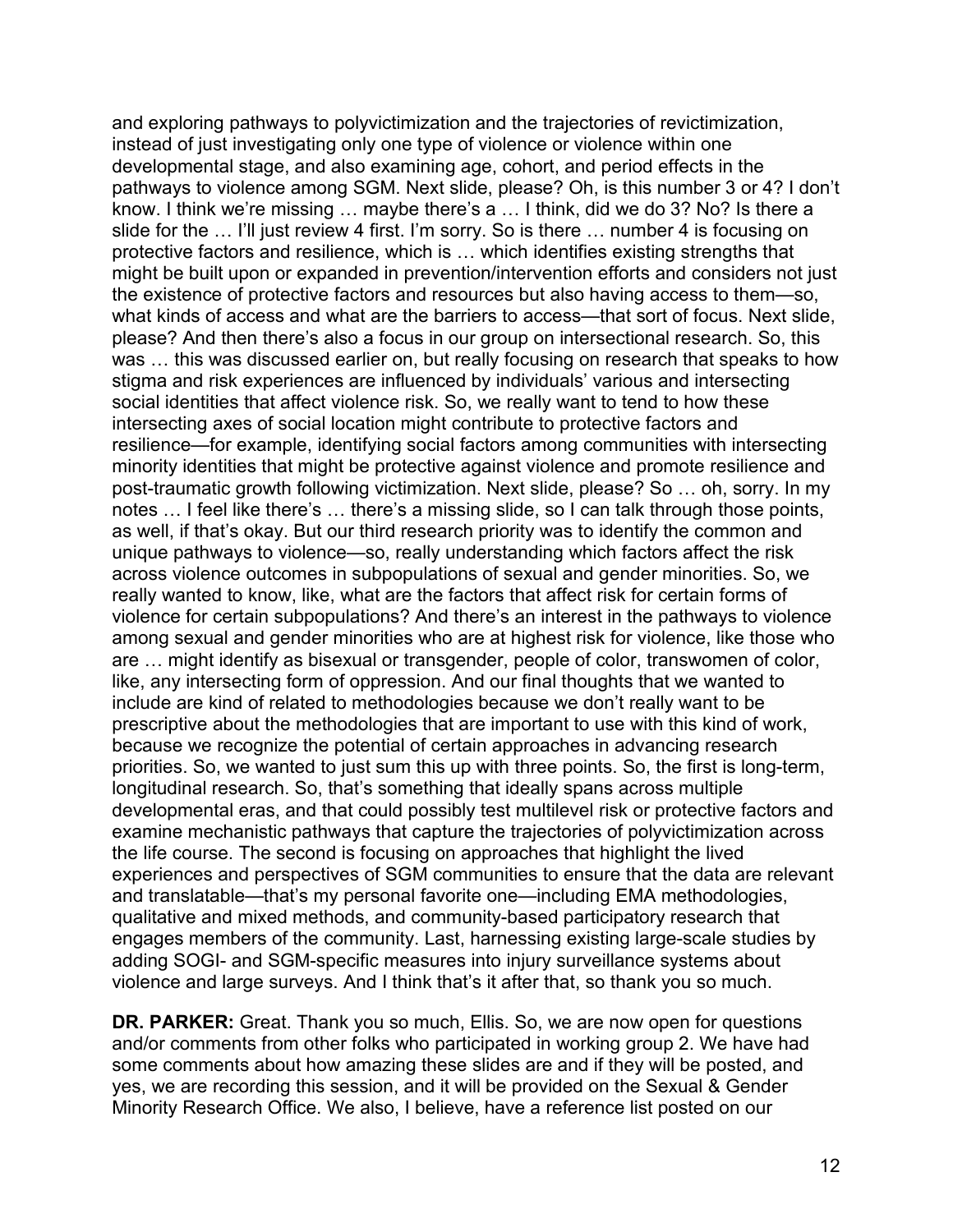website, and if that is not yet posted, we will post that for folks who are interested in the papers that are associated with these presentations. So, any questions for Ellis? That was another wonderful summary, and I will say, I'm really enjoying that we're seeing some consistency with the recommendations, and so, for example, the concept of more longitudinal work was also discussed in working group 1, and now in working group 2, and so, I appreciate that there is some coalescing across the working groups. And so, we don't seem to have a lot of questions, and we are way ahead on the agenda, which is excellent, and so I think that we can go ahead and move on to the presentation by working group 3. So, next slide? And so, this working group is on preventive interventions, and the presenter will be Dr. Gerstenfeld.

#### *WG 3: Preventive Interventions*

**DR. PHYLLIS GERSTENFELD:** Hi, I'm Phyllis Gerstenfeld. I use she/her, and I hope everything is working okay. I'm traveling this week, so things are a little bit uneven. So, our working group focused on preventative interventions. Next slide, please? And here's a list of our working group members. Next slide, please. So, we began with a set of sort of guiding principles that we hoped would help people as they're looking at the specific research questions, and these are some sort of general considerations that we think are important, whatever the research question is. And, in general, what we're hoping for is a more sort of holistic approach and an approach that addresses factors that are often overlooked in this kind of research. So, some of the things we were looking at is—as everybody has mentioned before—is using an intersectional lens rather than just focusing on particular single identities. Another thing we thought was important is that these efforts should try, to the extent possible, to include members of the SGM communities, especially those that have been excluded from this kind of research. We also hope that these research opportunities will focus on strengths-based, as opposed to deficit-based, approaches, so focus on things that work and things that are positive rather than things that are problematic, because I think research tends to focus on some of the problematic aspects more—so, looking at empowerment, looking at the kinds of strengths that are already existing, and finding ways to improve upon those. Next slide, please? And we also, as has been mentioned several times before, we're hoping that these sorts of research opportunities would also use a life course perspective and considers the different kinds of life changes that happen and how those influence prevention programs. And we're looking at … again, with the research priorities, we think there's lots of different kinds of opportunities to look at these kinds of things within lots of different kinds of settings and at various kinds of levels. Next slide, please. So, our first research opportunity asks: What kinds of new violence prevention programs can be developed? And here, we're looking at programs that can specifically identify the needs of SGM communities and that have been developed specifically for these communities—so, research opportunities that focus on what we know about SGM communities; the way the identities intersect with other kinds of identities; and, again, identifying approaches that involve community participation and that are tailored toward violence prevention. Next slide, please? So, the second research opportunity looks at taking existing prevention programs in other realms and looking at ways to adapt them to address violence within SGM communities. So, there are lots of kinds of prevention programs out there, whether they're looking at specific kinds of behavior, like substance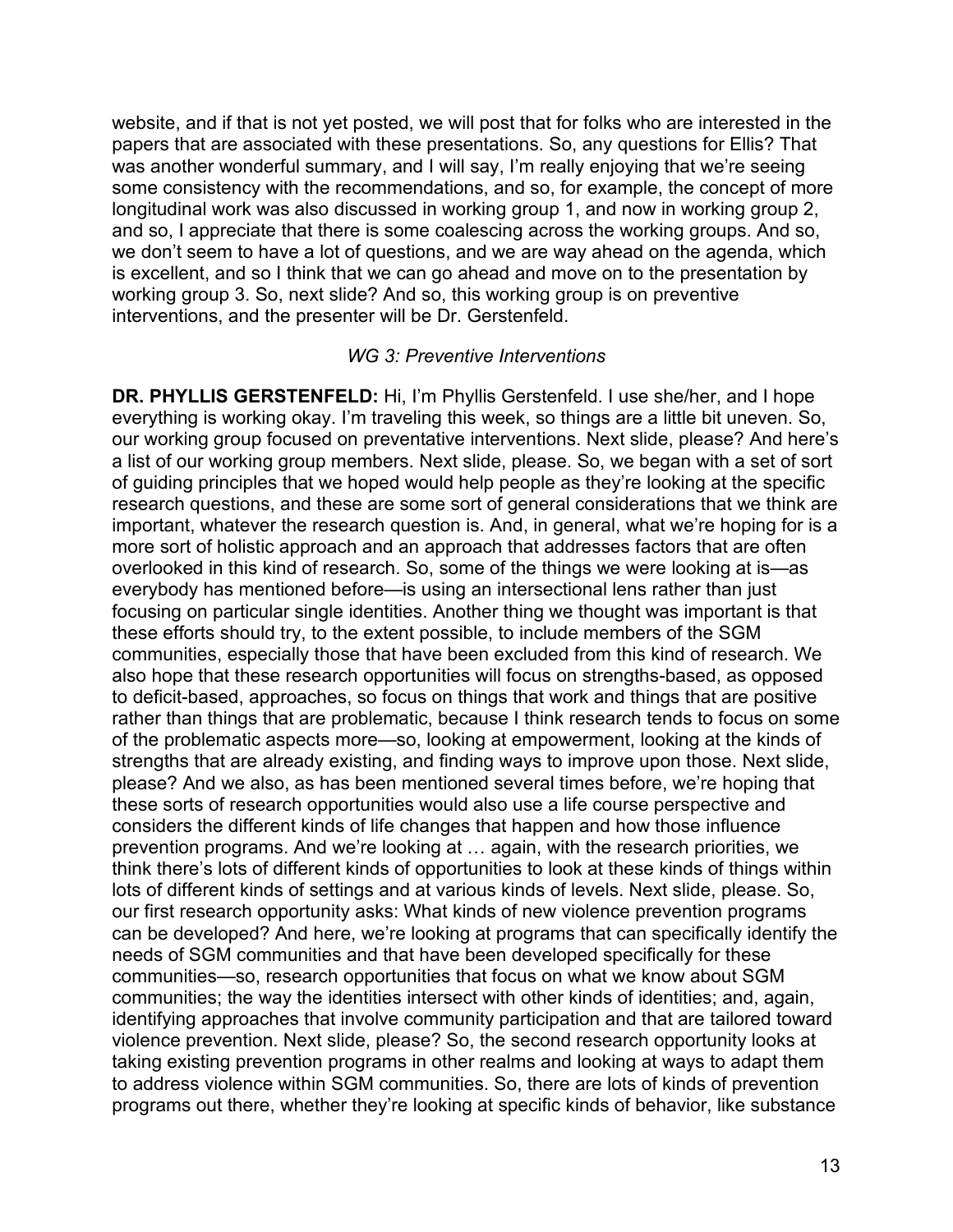abuse or risky sexual behavior, or ones that are looking at violence prevention within other communities. And so, what we're looking at here is ways we can take these existing programs and adapt them specifically for SGM communities, again, taking in mind … keeping in mind the issues we've mentioned before about intersectionality, the involvement of the communities themselves, and so forth. Next slide, please? So, our third research opportunity focuses on looking at sort of existing SGM responsive prevention programs and looking at which other ones that are successful. Unfortunately, there is sort of a dearth of research out there on evaluating programs, so programs may exist, but we don't really know what works. So, here, we're looking at finding ways to focus on what works, what's out there. Sometimes it can be really difficult to even know what's out there. So, what already exists? What do we … how do we define success, and how … how can these programs be effectively implemented? Next slide, please? So, for research opportunity 4, what we were asking here is: What sources of data can be used to develop, adapt, implement, or evaluate SGM-responsive violence prevention programs? One of the difficulties in doing these kinds of research is finding good data sources. All of the data sources have flaws—their own unique flaws—so what are some of the ways that we can [coughs] … excuse me … what are some of the data sources? How can we implement different kinds of data sources at various levels? How can we use these data sources together and maybe explore new ones? Next slide, please. And then, our final research opportunity is looking at research methods. So, what research methods can be developed or implemented to support research specifics? So, this is sort of, I guess, a call for creativity in that: What are the best ways to examine these kinds of programs? What are the best kinds of approaches and tools? The data that we mentioned in research opportunity number 4: How can we use that data effectively, and what are the best ways to kind of answer these questions about violence prevention in this sort of holistic intersectional way that we've been talking about? And that was very fast [laughs], but that's what we had. So, I guess at this point, we can open it to questions.

**DR. PARKER:** Thank you so much. So, we are now open to questions, and I would just like to reiterate, you know, from this group we did hear about methods and measurement, which we have heard from other working groups, and also about looking about potential adaptation of already established programs that might work in terms of prevention, so any specific questions for working group number 3? [brief pause] Okay, so, I think because we are ahead of schedule, we'll just keep going, and then after all of the working groups, we will have additional time for questions and answers. So, now I would like to introduce working group number 4, which looked at treatment-focused interventions, and welcome, Dr. Goldbach, who will be presenting for working group number 4.

### *WG 4: Treatment-Focused Interventions*

**DR. JEREMY GOLDBACH:** Okay. Hopefully, you all can hear me. I got a new computer set up that, of course, has started just today. So, I am going to be presenting for working group 4, and working group 4 was on treatment-focused interventions and trying to understand major research opportunities in the area of treatment as opposed to prevention, so you can go to the next slide. So, I'll show here a list of our working group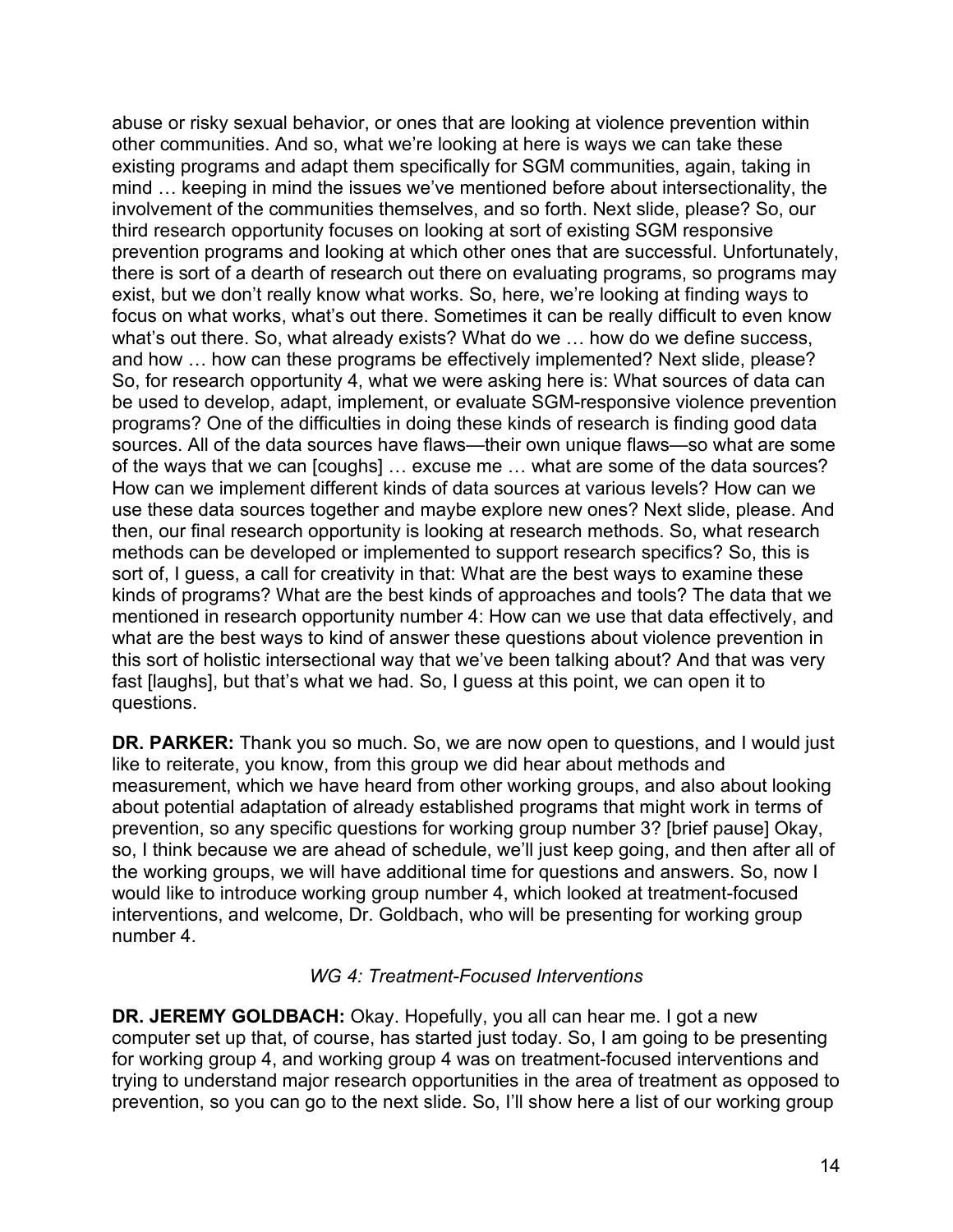members. I think there are a few others that are also involved, though in this final I'm not seeing, but this is the major group that came together over the last month or so to talk through working group 4's recommendations. You can go to the next slide. Thanks. Okay, so in … in the vein of all good academics who were given very specific instructions, we found ways to try and deviate slightly from those instructions and at least provide some overarching themes, which I think will probably sound familiar to many on the call from the previous working groups' discussions. And so, through that conversation that we had about treatment-focused interventions, there were a number of things that just kind of kept coming up, and we felt like it was really important, when you think about contextualizing, how we would move forward with the development or adaptation of interventions for SGM people—that these really need to be kind of woven throughout. The first is really this idea that violence—both on the victimization and perpetration side—are not well understood in the population, and it really occurs at multiple levels. So, this is both in the individual and interpersonal level, as well as meso within the context of schools, in the family, and other small systems, as well as in larger systems like county, state, and federal approaches that may be perceived at or in actual ways … provide a … the ability for violence to enact itself or to reinforce itself over time. So, we really have had this focus on multiple levels, and I think one thing that's important to recognize is we talked a lot about the fact that interventions don't all have to be multilevel, but the precursors and the predictors and mechanisms that promote and allow violence to continue are likely happening at multiple levels at the same time, and so, interventions that are developed really need to at least understand this and to the best of their ability to focus on multiple systems when possible. The second theme that really came out from our group is to—which I've also heard through a number of the other report-outs—is that future work really needs to understand and focus on and be mindful of the parallel and intersecting experiences of stigma and violence that SGM people experience in other areas of their life in the way that those intersect, including their experiences of racism and sexism, ableism, and other forms of both structural and interpersonal violence that occur and really thinking about ways that we might maximize interventions that can address multiple forms of stigma and multiple forms of discrimination to really maximize the ability of our interventions to have impact. The third piece, which I think was the kind of … as we talked through the various interventions or research opportunities for moving forward that we talked a lot about, is a need for more foundational research, which previous groups have talked about, as well, in this kind of notion that we may be putting our cart before the horse a little bit because we have some foundational knowledge; methodological concerns; some theoretical work that still needs to be done; some methodological in terms of things like measurement, understanding the form and function of violence, and how we might measure those constructs; how those change over time—for example, as people age through childhood into adolescence and young adulthood into older adulthood. We talked about the importance of thinking about both unique and common predictors of both violence and perpetration, the idea that much of the research has focused on victimization. The limited work that's been done has been largely focused on victimization and that, you know, SGM people are also able to … and at times do perpetrate violence, so, thinking about these various forms, including hetero and cis people perpetrating violence against SGM people, SGM people perpetrating violence perhaps against other SGM people,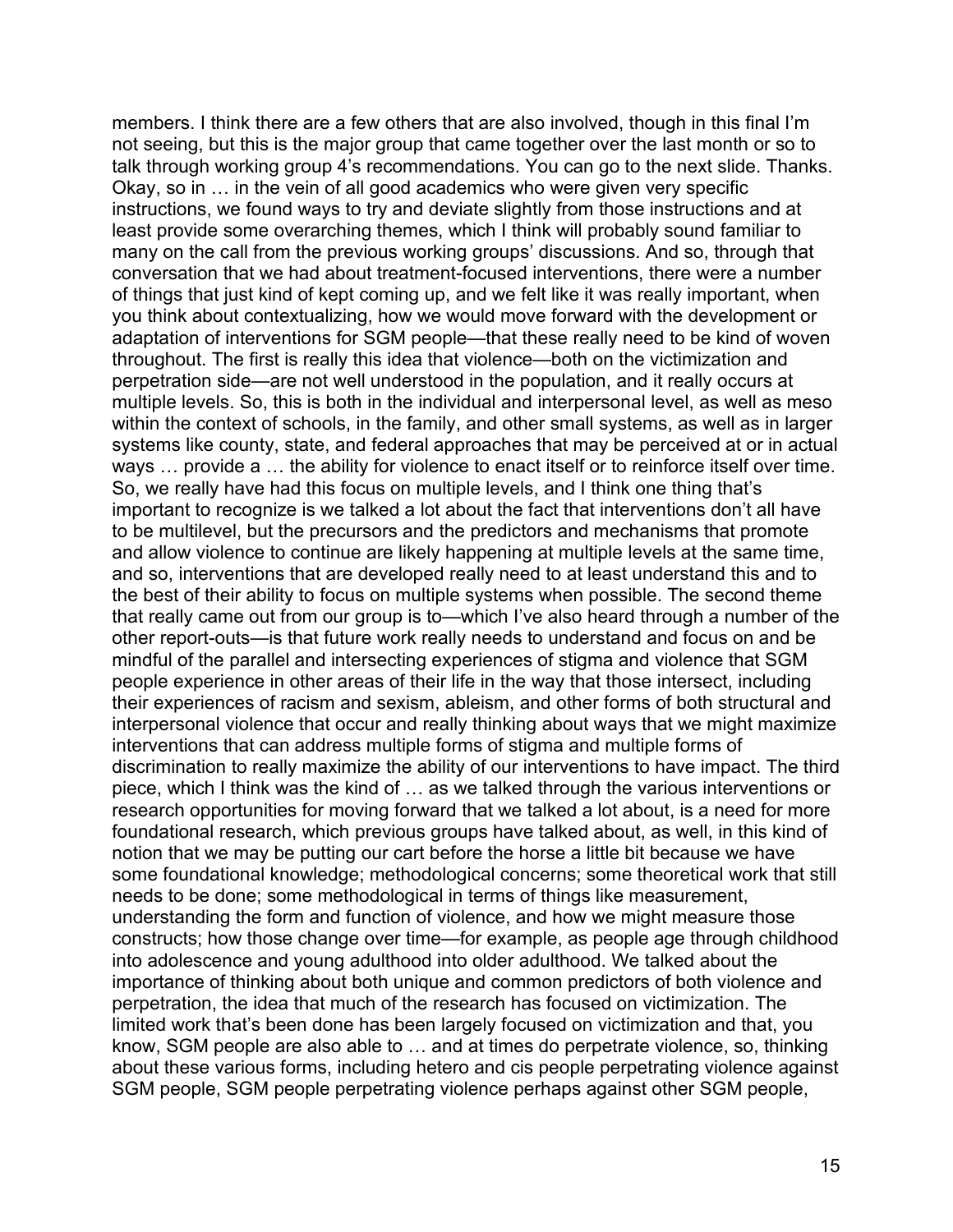especially at different age points, and how these might change over time. And then really thinking about: What are these most salient mechanisms for change? So, there's probably, you know, likely a variety of things that really set the stage for violence to occur and for violence to continue across a person's life, but when we think about intervention, of course, we need to be mindful that we can't necessarily address all of those things, you know, in every intervention, right? So, thinking about: What are those most salient mechanisms that would result in kind of the most bang for the buck, if you will? So, we know that a lot of these were covered in other groups already, but we did sort of feel that it was important to set the stage and say that we can't … it's difficult to determine the design of intervention unless we really understand how violence works, and if we can't fully measure these constructs and then determine the best intervention, it does make it kind of a … sort of a cyclical problem of challenges and measurements that then result in both challenges in the development and implementation but also in our ability to measure the outcome that we're … that we're most interested in. So, you can go to the next slide. So, I'll start with research opportunity 1. So, our first opportunity was the development of flexible interventions that prevent victimization and perpetration. You'll see this dual language pretty much throughout our recommendations of violence that can be deployed in a variety of settings, recognizing that the choice of intervention point can and will likely vary by population and context. So, in our discussions around research opportunity 1, we talked a bit about things like virtual settings, family settings, school settings, community settings, and recognizing that places and spaces that SGM people may already be naturally coalescing, as well as the sort of nontraditional places where we may or may not be typically seeing intervention—so, for example, virtual settings—and then looked at in terms of … and somebody, you know, may not be out in their community or with their family the way in which we might employ virtual settings as a means for disseminating interventions unique considerations that may need to go along with delivering interventions in virtual settings, especially around disclosure. We talked about family settings. You know, you think … you'll see this kind of reflected again, but historically, you know, this sort of sense that family is … family of origin are generally hostile or generally not safe places. And while that is true for many SGM people, we also recognize that there are many opportunities for families who are interested in supporting their SGM siblings or children, and we want to be thinking about how we might deploy intervention in those contexts. Schools, of course, a common setting for violence prevention; and workplaces, which I'll speak about in a moment; and then, more community-level and perhaps sometimes more nontraditional settings, like community-based centers that serve disconnected youth; senior centers; work environments; criminal justice; and family systems. So, we really talked a lot in this section about how we think about multiple intervention points that may address the same mechanism at various levels. So, as a person interacting with a series of systems each day, if there are ways for us to align these interventions across these systems, we may be more likely to see effect. You can go to the next slide. So, our second research opportunity focused on the development of interventions that recognize the changing types of violence and risk across the life course, and we really intentionally added this last piece about particularly focusing during middle and late adulthood. I think, in our working group, we recognized there are many sort of inherent or maybe natural, you know, kind of way that we drift towards childhood and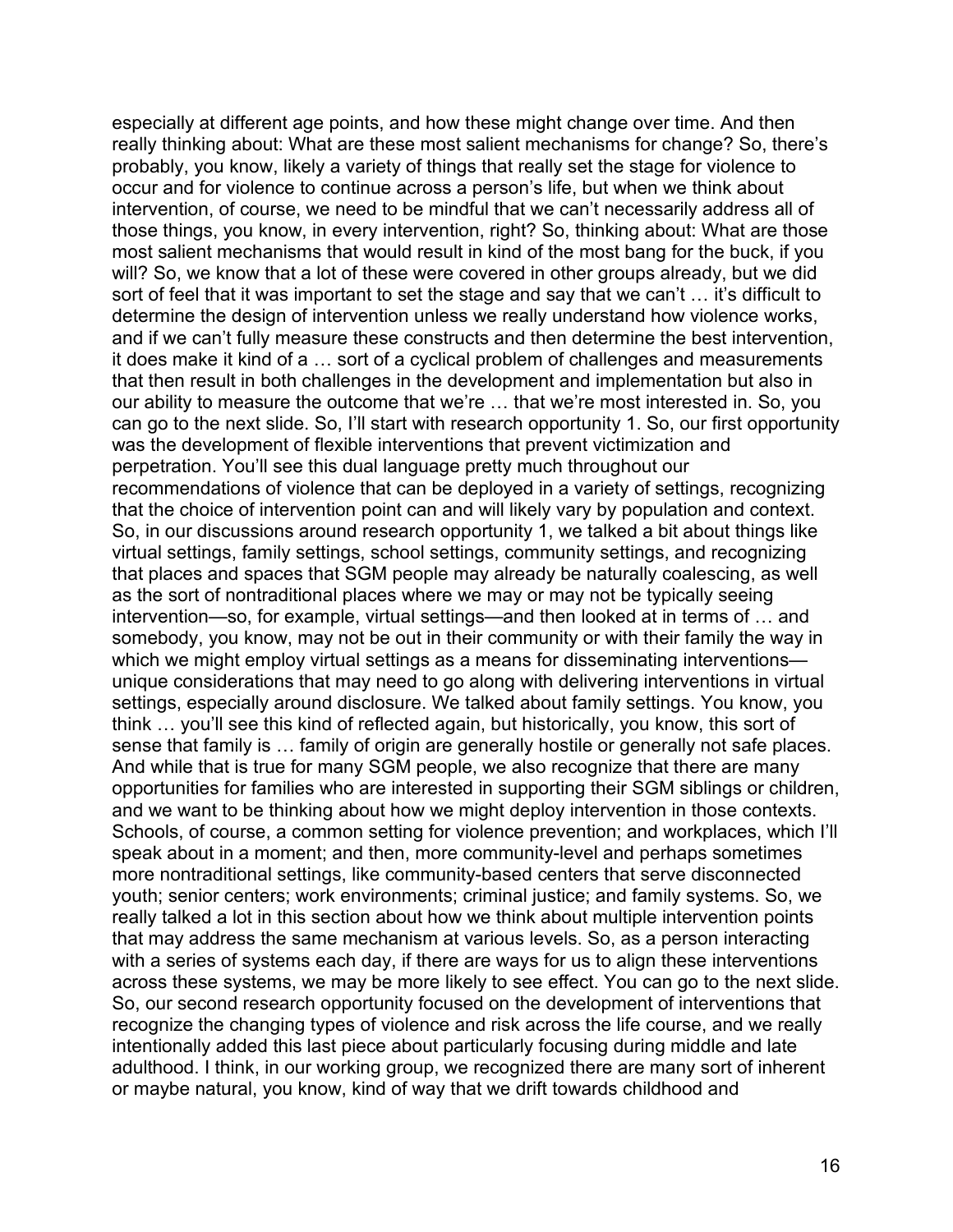adolescence when we think about violence in SGM folks, so lot of our conversation did center in that space, and yet a fair number of voices in our group continued to say, "Hey, you know, we really need to be mindful of how violence looks across the lifespan," and that really became such an important theme that we decided to really highlight that through one of our research opportunities. So, when thinking about violence in older adulthood, thinking about things like elder abuse, which may be more expected, but also the ways in which elder abuse may be perpetrated by other older adults in institutional settings, senior centers, in workers who are not familiar or not, you know, knowledgeable about how to care for the unique needs of SGM folks, and we talked about the importance of thinking through interventions that may focus on midlife, right? So, after leaving, you know, higher or secondary education, thinking about: How are we supporting SGM people in the workforce? How are we handling their … the experiences of violence that happened in those settings? So, I think the real focus for us on research opportunity, too, was in highlighting the need for the lifespan and making sure that, moving forward, we're really trying to be more balanced in the landscape of how we refocus the literature across the lifespan. You can go to the next slide. So, research opportunity 3 for us, identifying existing interventions beyond only violence-focused interventions that can be adapted for the lived experiences of SGM people with an eye towards rapid dissemination. So, I think one of our frustrations in kind of thinking through all of these methodological challenges and things that need to happen in order to build new interventions for SGM people was a recognition that we can and should rely on the existing body of literature, and you know, in both SGM studies and interventions that may focus on other health outcomes, like HIV prevention and intervention and relationships, and dyadic work that's being done with SGM people but not on violence specifically, as well as work being done on violence with other populations, right, and understanding that, you know, in order to really try to move work forward, it's going to take this dual and parallel path of both thinking about new interventions, really spending the time to focus on these unique mechanisms and these settings and spaces where we might address the SGM people directly, while at the same time wanting to try and think about rapid dissemination and the utility of interventions that may already exist and just require adaptation. The other piece that came out a lot for us in research opportunity 3 was the need for a really driving theory as the basis for intervention and how we may look to both theories that are using other contexts, as well as in SGM work, like minority stress theory and trauma-informed approaches, family systems theory, and a focus on both resilience and strength-based approaches. So, there's a lot of literature out there on these things, and we felt it would be use … a good use of time—especially in light of the need for new interventions and interventions to happen more rapidly—that this work really be refocused. Yeah. Okay, I think you can go to the next slide. So, thinking back on the importance of these many, many systems that people interact with—SGM folks and SGM folks who occupy multiple minoritized identities—research opportunity 4 for us is the development of evidencebased interventions that target responders' ability to assess, respond to, and treat the consequences of violence among SGM people in culturally and linguistically affirming ways. So, I think in our discussions of this, my … you know, our thinking of how we might kind of organize this, it really fell into two buckets. So, the one bucket is really the place that people—SGM people—may traditionally go for support when they experience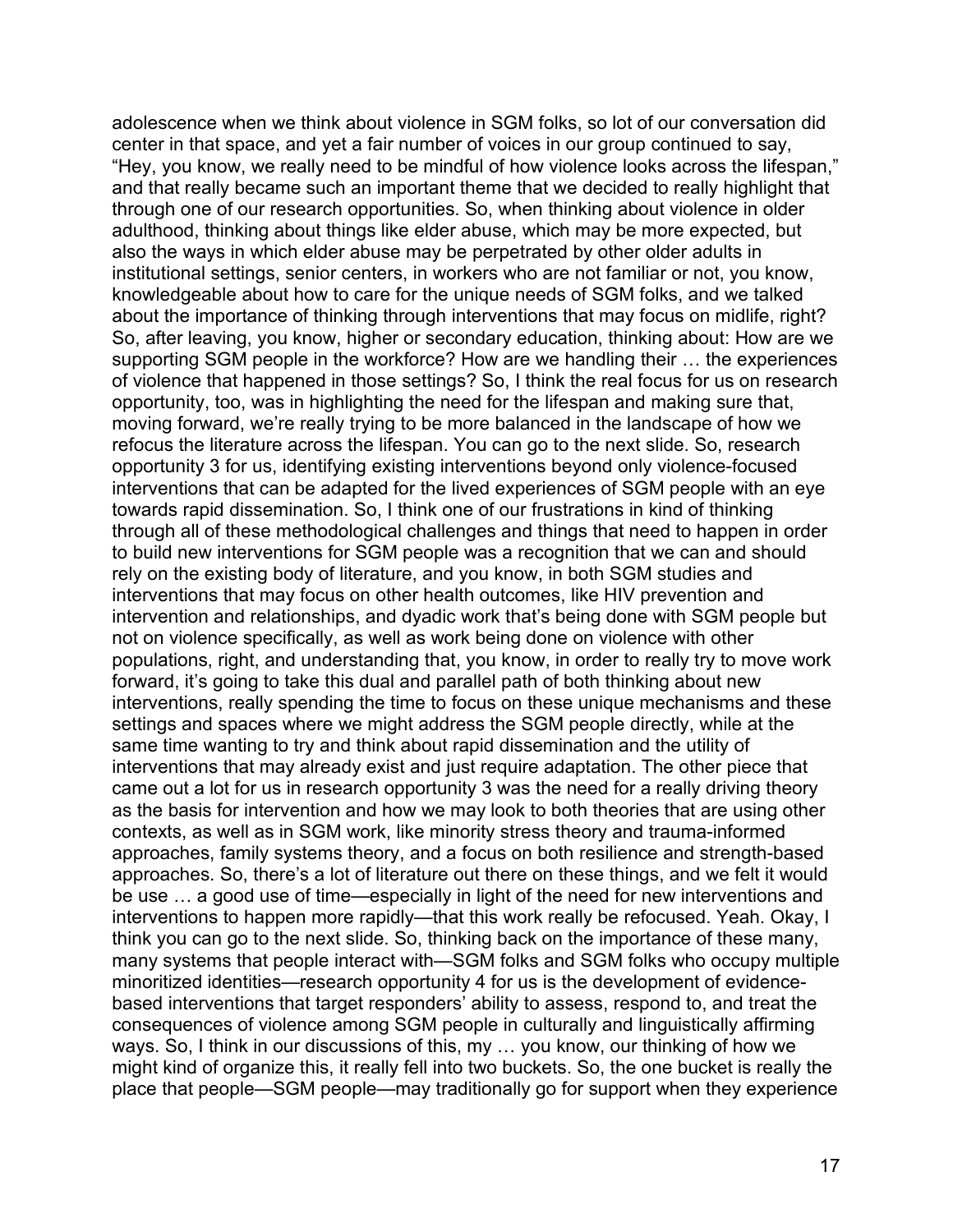violence and ensuring that those folks are trained and prepared to offer affirming assistance and respond in affirming ways when they are working with SGM people. So, in terms of how we can train folks like medical doctors and nurses, maybe mental health and substance use professionals and social workers/psychologists, law enforcement, for example, these more traditional spaces where violence experiences maybe … may come out, and making sure that those folks are ready to … ready to act in appropriate ways so they can really get people in, engage them, and get them services quickly and in ways that don't further victimize. The second bucket that I think came out for research opportunity 4 for us are the places where people may not necessarily … may engage with typically but not necessarily be a space where one traditionally goes to when they're experiencing violence, and this may include teachers; administrators and schools; sometimes family members; religious institutions, for example; other types of shelters; banks, right? And that … how might we train these other systems where people interact on a daily basis to prepare them to be just generally kind of culturally sensitive in understanding what violence may look like, right? How might violence in SGM people look? How might it be represented and manifested in that moment, and how can they then sort of interact? So, in this, I don't think the goal was necessarily to say that these people are trained on how to directly intervene, rather trained on how to become aware of and provide appropriate referrals and appropriate connection into services. So, these two things together for us really made up research opportunity 4. I'll go to the fifth opportunity. So, similar to the third research opportunity around … oh, I'm sorry … the second one around lifespan, we spent a fair amount of time, I think, talking about the importance of engaging families in violence-based interventions, and in this case we were primarily talking about family of origin; however, I think chosen families and sort of families that are built as SGM people move through adulthood—also highly relevant in the case of research priority 5. So, you know, as I mentioned earlier, I think at times in our history in thinking about research and practice with SGM people, we've largely considered families as, you know, really mostly part of the problem, and while, again, that is true for many, many SGM people, it's not always the case, and there are times when siblings and cousins and parents and grandparents and other folks around people can serve as a really great point of intervention, right? So, how might we think about building out intervention and innovative methods around family-based interventions? So, the reason why this really focuses on innovative methods in part is because our group also recognized that while there may be some really clear opportunities for tapping into families at different points in the lifespan in different ways, that we don't really have great foundational research on just how to identify and engage families. We tend to do recruitment directly through SGM people. We don't, to my knowledge at least, often connect through them to get to families. We don't have really great ways of accessing families in most cases outside of, you know, some … some … with some exception, I should say. But accessing and engaging families, parents, siblings, partners, extended families is really kind of an open space, and we felt like this was a really important area for opportunity that is going to require a lot of careful attention but has the potential to reap great reward. You can go to our last slide. So to add, in summary, we felt treatment-focused interventions are not only a vital new step in SGM violence research but really must also understand the forms and antecedents and typologies and triggers of violence that may be unique to SGM people; these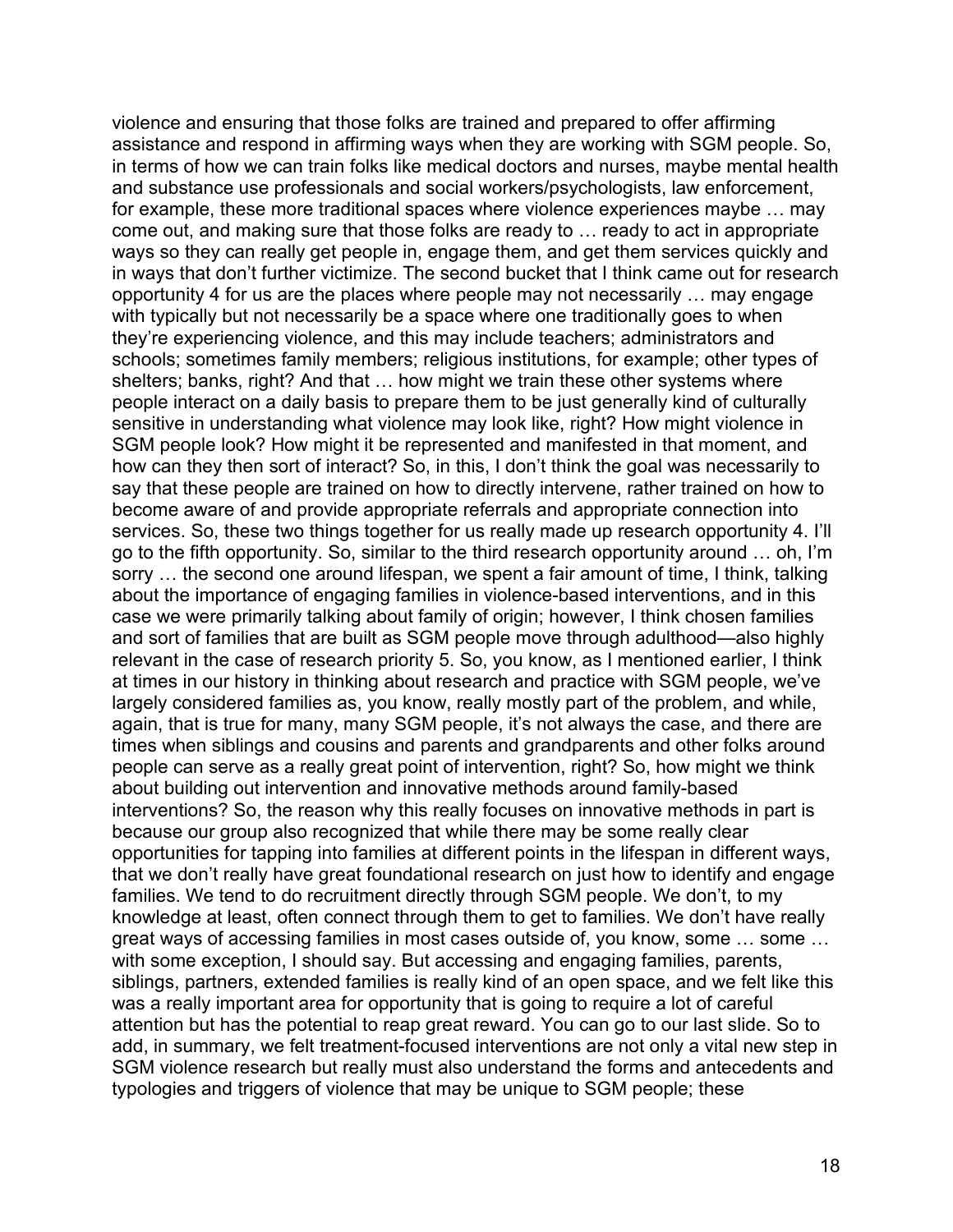interventions … so we said although efficacious interventions may exist at many levels, there's a need for critical attention on how we may tailor interventions or adapt interventions so that we can rap … more rapidly disseminate work and look at programs that are efficacious in other ways and may be applied very readily to this outcome; and then a real need to acknowledge the relationship between intersecting identities and structural factors in violence that exists for SGM people. You know, underlying the importance of poverty in place and space, neighborhood experience of violence that comes in many other … both inter … again, interpersonal and more structural and systematic ways, is … really must be done if we're going to ever make a dent in reducing violence in the population. So, I will leave it there, and here in my head, all of the spots where I missed the most important voices that came from our group and leave it for questions.

 and then after that we have some questions that I think are broader and will be **DR. PARKER:** Great. Thank you so much for that very comprehensive overview. So, we are getting a few questions, but several of them are, I think, appropriate for all of the working groups, and so I think we should go ahead and move on to working group 5, appropriate for everybody. So, now I will turn it over to working group 5: Ethics and Logistical Challenges. And so, Dr. Paul, take it away.

# *WG 5: Ethics and Logistical Challenges*

**DR. JUNE PAUL:** Great. Thank you, Karen. So, as Karen said, my name is June Paul, so, hi, everyone. I hope you can see me. I'm not in my own house. So, I'm presenting research opportunities for working group 5 on ethics and logistical challenges. So, next slide, please? So, these are our group members, and like others, just one thing before I start. I wanted to mention that, in terms of all of the similar … all the principles that folks have been talking about—the guiding principles—in terms of what other groups were saying, we had several conversations about these things, too, in terms of, like, theoretical frameworks and methodologies that should be emphasized when investigating ethics and logistical challenges of violence against SGM—so, things like the socioecological model focusing on intersectionality and the life course perspective, as well as feminist, queer, and critical race theories, and making sure that we continue to focus on strengths-based and community-engaged approaches. I kind of just wanted to put that out there before going into our first research opportunity, which is the next slide, please. Okay, so for our first opportunity, we focused on research inquiry that helps to understand whether there are any impacts and a particular risks of harm that may result from asking questions about sexual orientation, gender identity, and expression—also referred to as SOGIE—and/or experiences of trauma and violence among SGMs, and specifically, we asked: To what degree does asking questions about SOGIE, trauma, and violence among SGMs increase risks of harm? And so, the reason this question arose for us is because we felt that, given that providers and staff in various settings—for example, the military, maybe K12, child welfare, and even some institutional review boards—may be reluctant to ask or to permit the asking of questions related to SOGIE, trauma, and violence, citing the potential for harm. So, some of the key focus or focal points that are kind of aligned with this overall umbrella research question is: Why ask, who asks, who gets asked, and how to ask? So, thinking about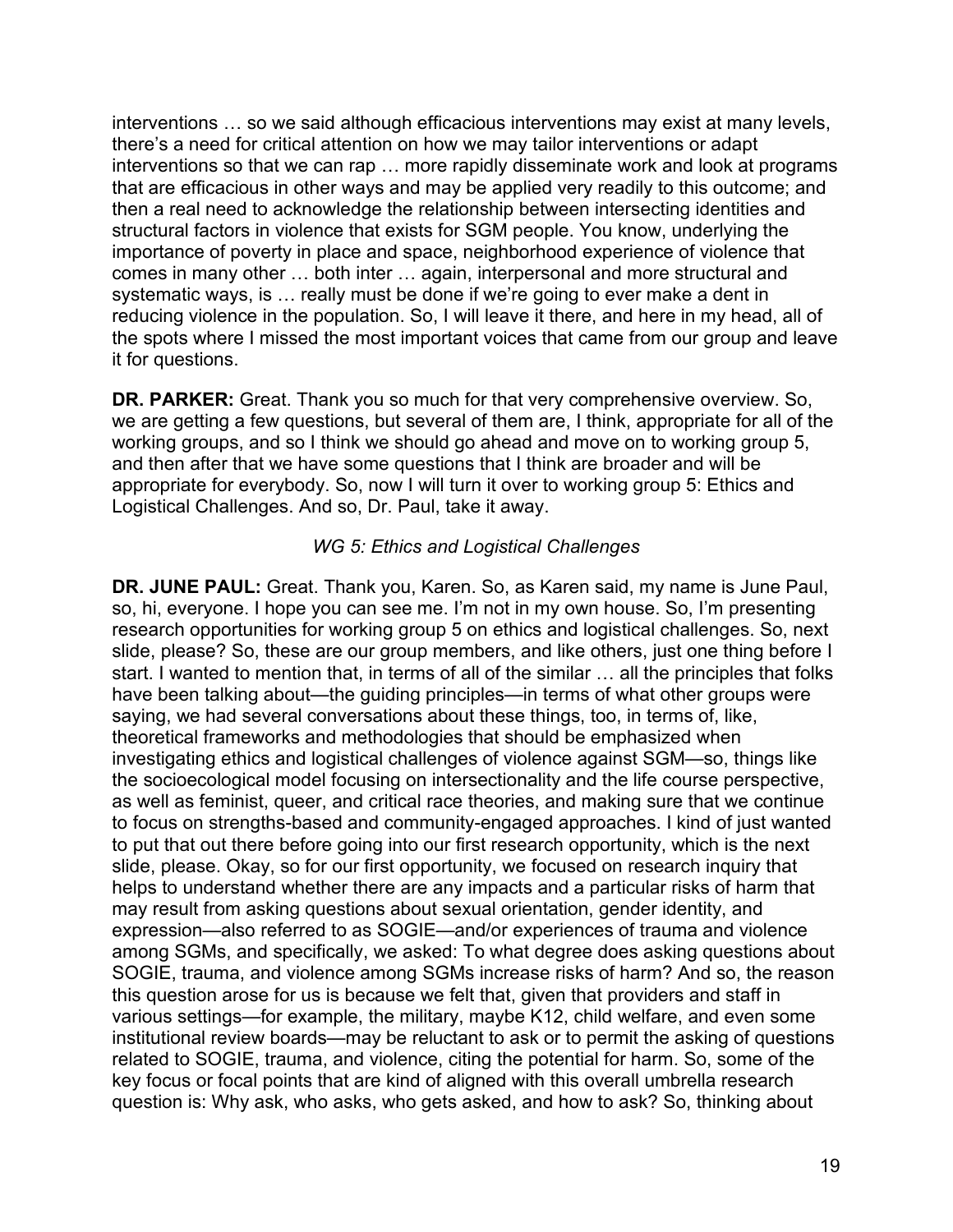this particular question and all of those different facets is really important. And also, in thinking about this research question, we talked a lot about highlighting the importance of conducting research in settings where the prevailing views are more hostile towards SGM, and our reason for that was we wanted to understand if and how these settings may also increase risks of harm to SGMs. So, evidence and relation to this question can be used to develop standardized protocols for asking questions, as well as to identify and to develop strategies to mitigate harm, such as data safety monitoring, for example, when and if it's relevant, right? So, we know that there's some research out there that says it's not harmful to ask questions, but we want … we felt that there was a need to look at this more deeply and to really verify that that is actually the case, and if there are certain situations where there might be some harm, to really get underneath all that and try to figure out what all of these aspects are in terms of asking questions. All right. Next slide, please. Thank you. So, our second research priority concentrates on exploring the question: How is "violence" defined in relation to SGM populations with the aim of redefining conventional understandings of violence? And I know that a lot of us have been talking about this, so we're not out on our own here with this question, but we want to capture the experiences of SGMs in multiple contexts and across subgroups. So, studies are especially needed that focus on types of violence that are specific to SGMs; contexts where victims may not interpret their victimization the way conventional or other frameworks relate—so, for example, non-SGM youth that experience violence and harassment in schools. We also felt it was important to focus on the perspectives and lived experiences, as others have said, of SGMs who are not tied to any organizations or agencies; also mentioned by another group, as well as, again, strengths and resiliency of SGM survivors. And one of the things—I think it was group 1 that mentioned this—we also discussed the need for some legal scholarship to explore the effects of law and policy on violence towards SGMs. And so, additionally, redefining violence in relation to SGM population research efforts should also think about incorporating victim-centered and survivor-defined approaches by using inclusive and empowering methodologies, such as community-based participatory research—I know others have mentioned this kind of thing, as well—and other types of collaborative approaches with various SGM populations and stakeholders. We really wanted to emphasize that, as well as engaging in open-ended exploratory research to conceptualize what's actually going on for SGMs. And ideally, the evidence from these studies might help to revise existing measures, such as the Adverse Childhood Experiences—or ACEs—inventory, as well as many others, to include assessments and practices that are specific to SGMs. Next slide, please? Thank you. So, the next research opportunity we identified focuses on examining: What are the best approaches and practices to implement integrated data collection, data harmonization, and analysis to document violence for SGM subgroups? A lot of us have been talking about this, so again, as this has been mentioned already, research is needed in this capacity because many study samples don't have the necessary subgroup sample sizes to report on patterns of violence, as well as at the intersections of numerous marginalized identities. So, in light of these concerns, research should explore ways in which the measures can be standardized, either at the data collection stage or at the secondary stage, to allow for integrated data analysis. It should also be noted, though, that although this might prove helpful to smaller subpopulations of SGMs, it can also be an ethical challenge,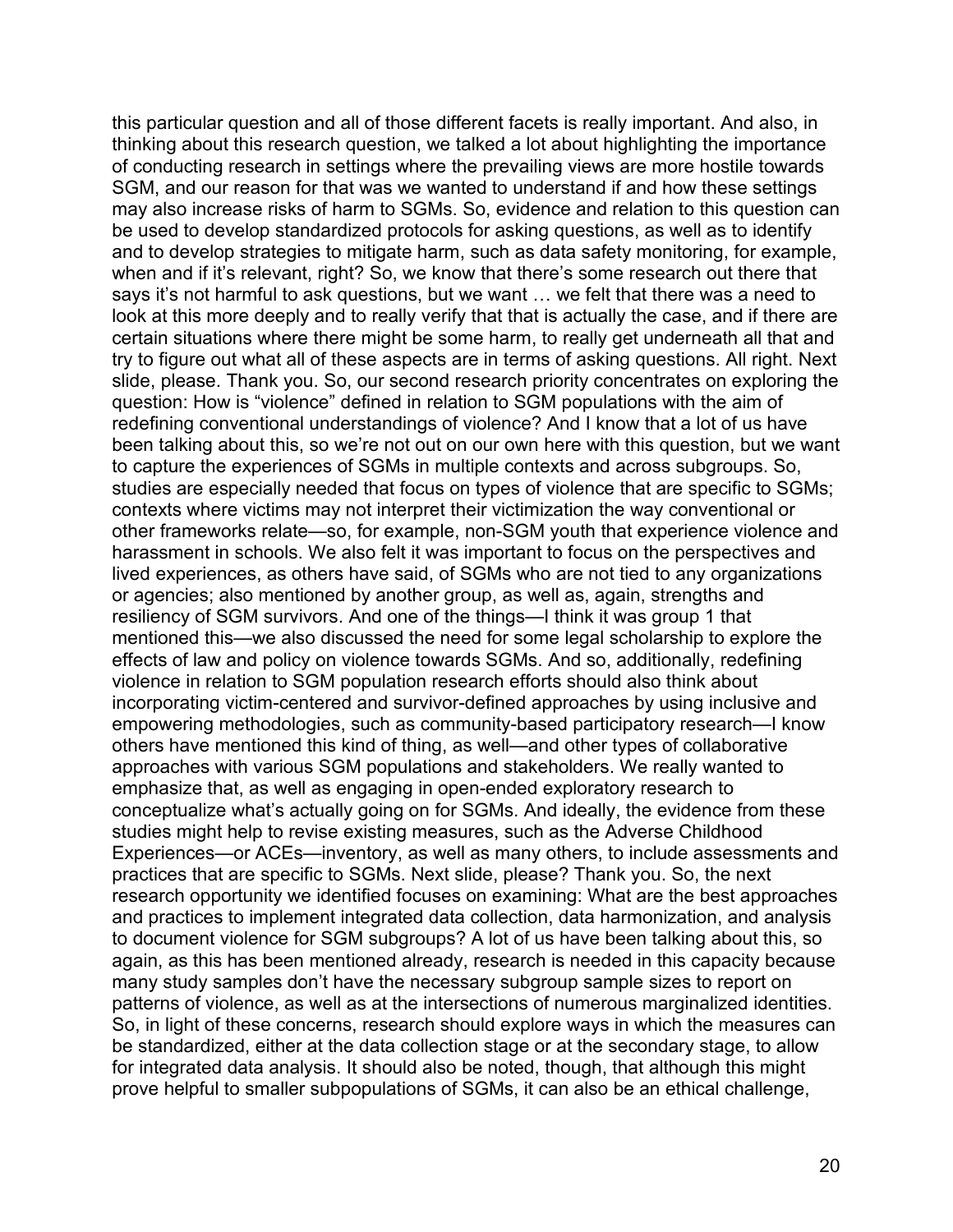considering that smaller subgroups may increase disclosure risk, so we felt it's important that potential risks are identified and addressed early on. The last thing I want to say about this is that the need for research that employs qualitative methodologies is also really important, so we don't want to … we don't want to just focus on quantitative. We also find that this kind of research can be important to respond to the challenges in the data collection and analysis. For example, qualitative approaches can provide detailed information about terminologies and experiences of SGM subgroups that are culturally specific and unique, just to name one example. Great. Next slide, please. So, our fourth priority and research question is: What are the experiences of SGMs who perpetrate violence? And I know that there's also been some discussion about this. This is always the best part about going last. We can say, "Yes, we talked about this," but try to add some other things. So, as one can imagine, systemically examining SGMs as perpetrators carries both individual and ethical challenges and social ethical challenges. So, for example, as you can see on our slide, there was a study by Meyer and colleagues done in 2017, and the authors found that gay and bisexual men in U.S. prisons were four times more likely to have a violent sexual crime in their criminal history than straight men. And while these findings are based on empirical data, they reinforce long-held societal stigmas that lead to logistical and ethical challenges, such as the potential for these kinds of results to be used by others with the intent to cause harm towards SGM communities. There may also be limits on keeping research confidential when participants respond affirmatively to questions about perpetration, as research data is often not protected by law, so accordingly, our group felt it important to highlight the need for studies investigating these experiences and develop protocols and guidelines at the beginning of the research process to help identify, manage, and mitigate risks of harm. All right. Last slide. Thank you. So, the focus of our fifth and final research opportunity is: How do interpersonal and institutional SGM prejudices and stigmas affect the violent experiences of SGMs and the documentation of violent experiences of SGMs? And again, as many have stated here today, instances where prejudice in the broader society, political factors such as a change in presidential administrations, and systemic institutional bias may affect both the experiences of violence and the documentation of violence, and that's because many may not understand the relevance of how violence may be connected to SOGIE status. One really clear example of this—I'll just give one—is the Violence Against Women Act, which clearly establishes priorities related to traditional understandings of gender-based violence and excludes SGM survivors. And not surprisingly, as others have talked about, this can lead to a lack of documentation of experiences; discriminatory protocols, such as being denied an order of protection or being mis-arrested as the primary aggressor by law enforcement; and then, lastly, poor access to victim services, such as shelters and legal advocacy. So, in line with this, the last thing we wanted to mention is that research investigating these issues should make sure to focus on identifying effective pathways to mitigating these impacts, as well. That's what we have. Questions?

**DR. PARKER:** Great. Thank you so much, Dr. Paul. So, we do have one question that came in that I do believe is specific to working group 5, and more specifically, I believe, to research opportunity number 4, and so, somebody is asking: Could it partially be that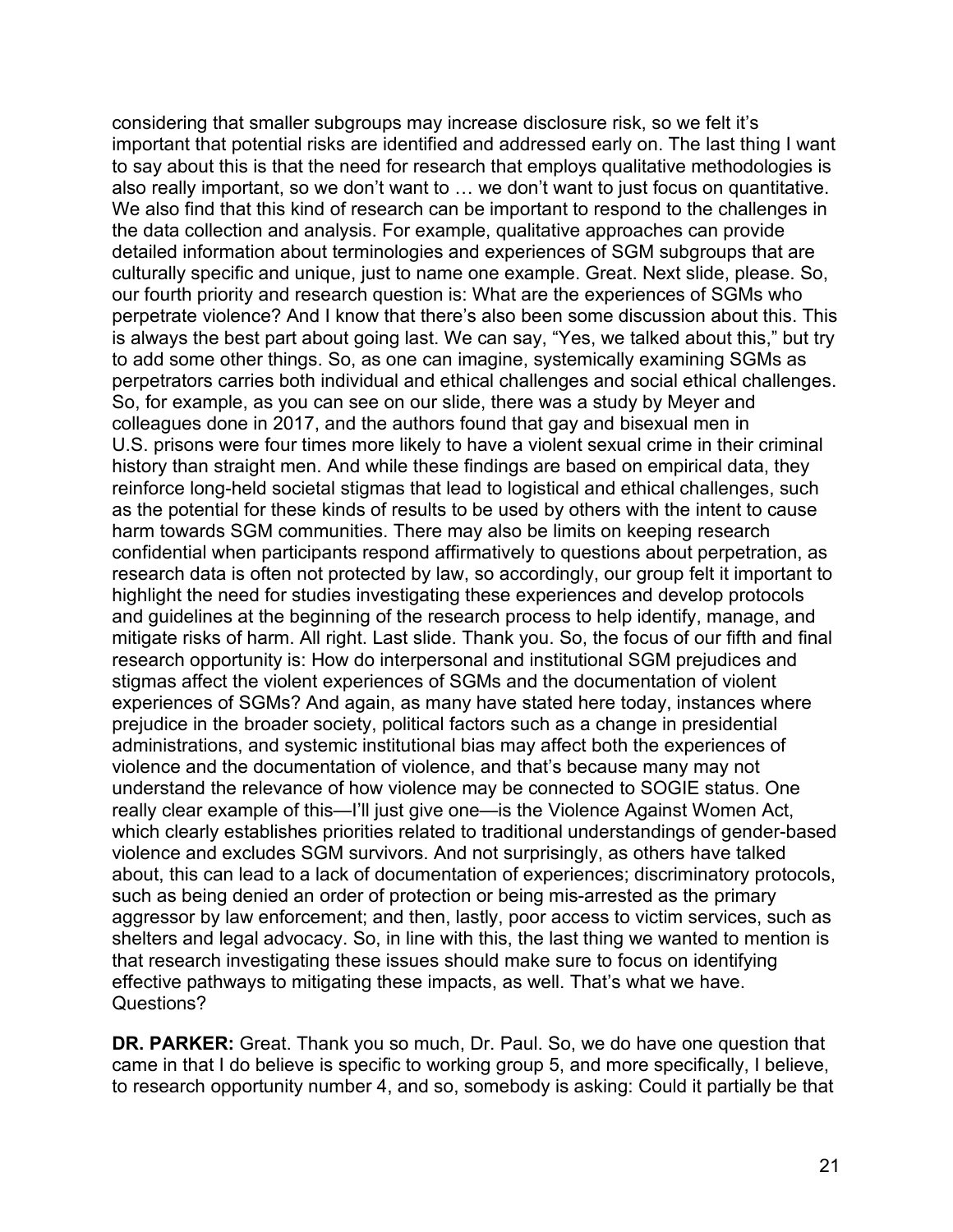gay and bisexual men are being reported at higher rates than others and not that they are actually perpetrating more?

**DR. PAUL:** So, I'm going to let those in my group actually help me answer this question, so if you were a part of working group 5, feel free to add to this.

 the work that we did, Dr. Paul, so thank you very much. I think that's actually true. I think that if we go deeper in to think about just structural racism and discrimination and crimes, but just because of their status they might be more at risk, so I think it's spot on. and actually, just not only an arrest but also sentencing. Excellent question. **DR. DOROTHY ESPELAGE:** Yeah, I'll jump in. That was a wonderful representation of internalized oppression and then just this … that they may be committing the same And June kind of alluded to that in the last priority, too, that there is this institutional types of racism in the structure that can contribute to this disproportionality and arrest

 before we go to some of these more overarching questions, just to reiterate our very and how will structural interventions that dismantle disparities be incorporated sort of Jeremy just put on his video. So, Jeremy, would you like to address this question? **DR. PARKER:** Great. Thank you so much. So, I would just like to pause for a moment, deep appreciation and thanks to Sarah Whitton and also to every single member of the working groups. I know that we … the ask was a very big one when we approached folks, and it wasn't just, "Come to a 1-day workshop and present," it was really commit to a lot of work over this past summer, and so thank you, again, to everybody. So now, we've got several questions that are appropriate for anybody who presented or anyone who participated in any of the working groups, and so I will just sort of start with some of these questions, and anybody is welcome to jump in. So, someone is asking about this notion of resilience, right? Noting that a number of the recommendations include a focus on resilience and about potential concerns regarding resilience that might indicate individual responsibilities versus multilevel interventions to dismantle structural factors, into this final report? So, if anybody would like to talk about this notion of looking at resilience and how that might be too focused on individual responsibilities? I think several working groups did bring up this notion of increased research on resiliency, so anybody interested in taking on that question? I think, you know, it's a good point.

**DR. GOLDBACH:** Okay. I'm going to make a tiny attempt at it. I think the point is really well stated, and I think ... I think part of the problem is we don't have good ... I have lots of dogs, apparently, now that are going to … sorry, this worked from home … but I think that, you know, part of the issue is that we don't really have good ways of measuring and understanding resilience, right? And what actually leads to the development of resilience in people? How do we create systems that build resilience? Is resilience only just the reaction—like, do bad things have to happen to you for you to gain resilience? So, I think that this is a really important point and really needs to be the target of, you know, more research directly. I think one of the challenges that we have is a system that, you know, to all the great things that, you know, our federal funding system does is that, you know, we generally fund in light of health disparities, right? At least historically, we fund because of people having problems and we want to remove those problems. And I think that if we want to start understanding resilience, then we sort of have to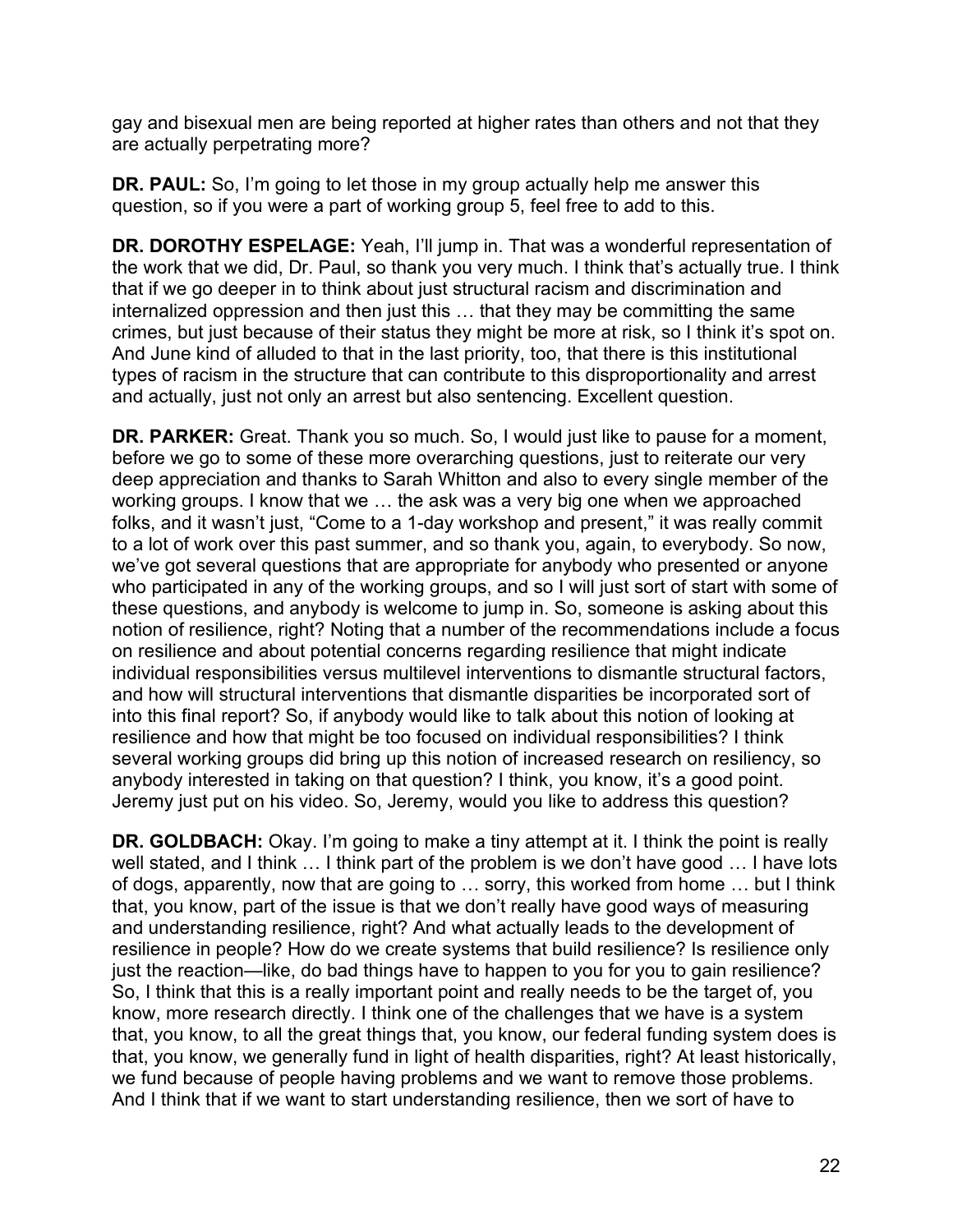allow for, you know, what creates wellness, right? What creates health, as opposed to just the absence of negative things? And I think that's a huge shift that we may need to ask for our funding partners to really start to, like, highlight to allow us to say, "You know what? Maybe it's not the disparity that we're always looking at; it's also the flip side of that." It's, "Well, if 30 percent make a suicide attempt, how do we understand the 70 percent that don't?"

 **DR. PARKER:** Great. Thank you for that. So, several folks talked about adapting interventions that are currently established and validated that might be particularly And also, I apologize. I think Sarah and Michelle might have wanted to jump in on that first question, and so if you would like to go back to the resilience question, please feel established interventions, and so somebody's wondering if there … if there are specific useful for looking at in terms of interventions related to violence in SGM populations. free.

 brought up that question, for raising it, and I do think there's sort of a tension between two of our themes that emerged. One is really, like, focusing on some of these—on talking about resilience, like, frame that always as just, "It's the responsibility of the there, but in terms of, like … that some of the language of that question was really: How is it going to be addressed in the ultimate report? I'm not exactly sure, but I think a key **DR. WHITTON:** Yeah, I could jump in real quick, and I also noticed Jen Marchbank in the comments was asking if she could answer. … basically, like, thank the person who resilience—and then the other is, you know, this big emphasis on recognizing influence of systemic kind of factors. And so, I think it is very important that we don't, when we're individual to overcome these things." So, I think language is going to be really important thing will just be that we are definitely including in the report the emphasis on the systemic factors.

**DR. PARKER:** Okay, and did Michelle or Jen want to add something?

 **DR. YBARRA:** Yeah, just really quickly. You know, I think for us—at least when we were thinking about resilience—it wasn't just at the individual level, which is for sure, but also in terms of the SGM communities more broadly. How can we understand and promote resilience sort of at sort of the meta level? But I won't restate, but nonetheless agree with everything else that's been said.

**DR. PARKER:** Okay, and Jen? Is someone able to unmute Jen Marchbank?

**MR. SHYAM PATEL:** I'm doing that right now; one second.

**DR. JEN MARCHBANK:** Thank you. I wanted to comment on resilience. I, too, am concerned that that allows policymakers of the group to just talk about it as an individual responsibility, and I would suggest that language that we could use is resistance and how a community might resist interpersonal violence and/or how policymakers might provide environments where resistance to violence is not just physical resistance but somehow structured within our social networks and services that are available, not just to be active—try or act after some violence has occurred, such as reporting to police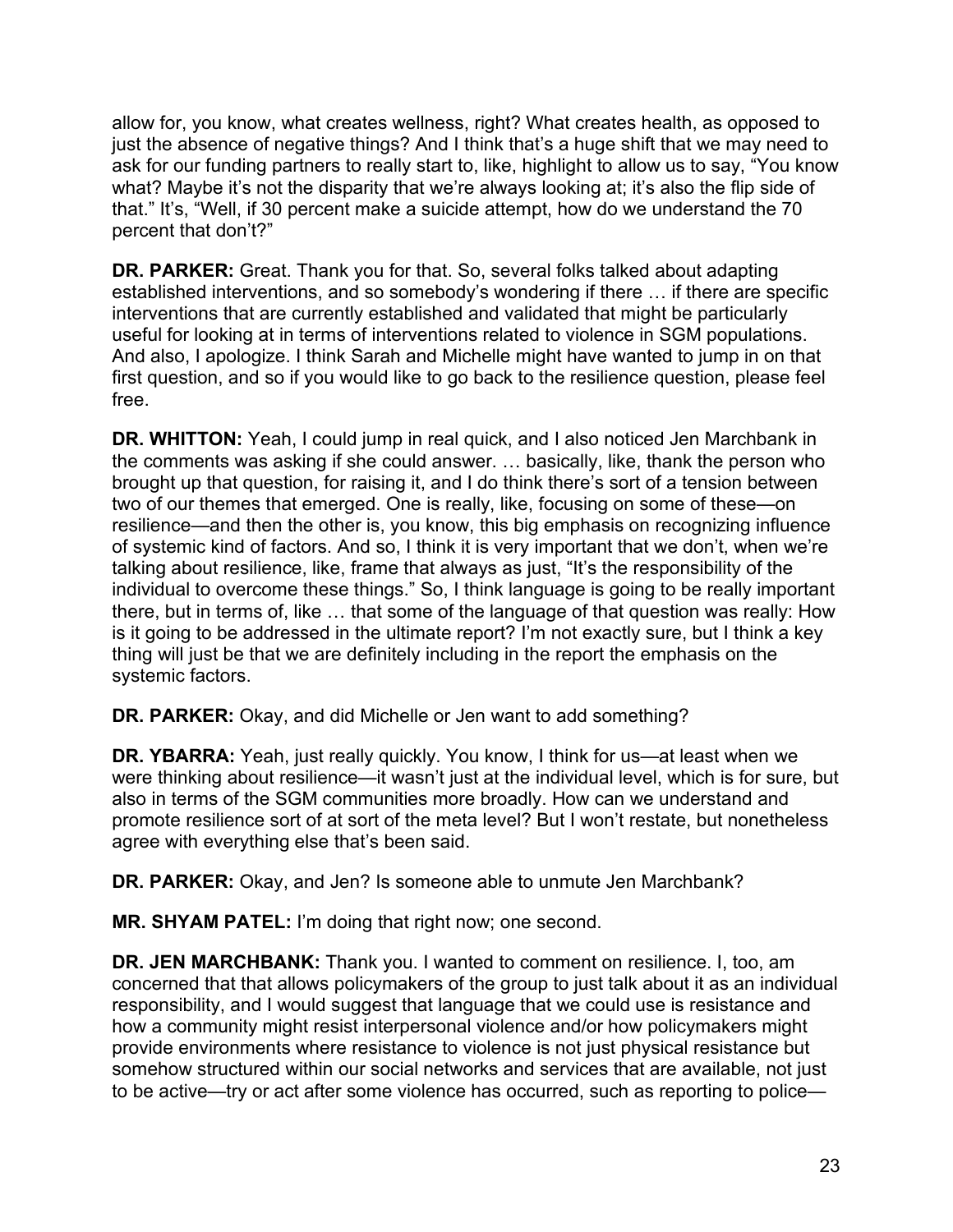but having agencies where that could be proactive and working with various communities in reducing the violence there. And in particular, I am thinking of a campaign that ran in Scotland in the 1990s and still ongoing, which is the Zero Tolerance against violence, which is public education campaign. It didn't provide any services, it just raised awareness and the discourse around the fact there was to be zero tolerance of interpersonal violence, and that, by making it a very public discussion, change the landscape. So, maybe we talk about resistance as well as resilience. Thank you.

**DR. PARKER:** Great. Thank you for that, and Erin Wilson, I see you have your hand raised.

 and also money that promotes kind of policy in these big, broad health campaigns that's hard to get, but I think, like Jen is saying, potentially really impactful. So, how can we kind of start involving on the funding front would be super amazing for the work. **DR. ERIN WILSON:** Hi, I just wanted to second that idea around resiliency, I know that when we talk about resiliency, especially when it comes to violence in communities, there's a lot of pushback on that word, so I just wanted to echo, I think, the importance of reframing and maybe considering not using that language at all because, you know, people who experience violence find themselves often not in a lot of power of how that violence occurs. So, that … and again, same with there is this tension around systems, too, and I think the really difficult part is getting NIH money to do systems work, so I think, you know, we always want an individual outcome—somebody gets screened … or, you know, then is in services for treatment, which is also a treatment-oriented approach, so I would second Jeremy's plug for wellness-related intervention; money …

 **DR. PARKER:** Great. Thank you so much. That's very helpful. Okay, so just back to the second question, which was about adapting established interventions. So, if anybody would like to talk about if there were specific established interventions that you feel might be sort of right for intervention? So, I think a couple of the working groups discussed this notion. Anyone interested in jumping in? Okay, so Rob Stephenson? If we could … okay, go ahead, Rob.

**DR. ROB STEPHENSON:** Hey, there. I hope you can all hear me. Yes, this is one of the things that we discussed in our group, which was working group 4—the Treatment-Focused Interventions—and I think there's at least two pathways that we can pursue to intervention. One is—well, three actually—one is just create the new interventions from scratch; two is adapting violence-based interventions that work with other non-SGM populations; but the third one, and the one that I think I am most interested in, is looking at interventions at other health areas, and one of the examples I always use is efficacious interventions in HIV prevention. So, one of the things I've done over the years … I have a strong history in HIV counseling, and just because of my disciplinary background, I've asked my clients about their experience of IPV. But when I trained other counselors, trying to get them to ask about IPV during routine HIV counseling and testing, it's surprisingly difficult that the people have separated, you know, IPV from other health deficits. So, I think we need to look at other … we can even look at and borrow interventions from other health areas in which we could naturally swap IPV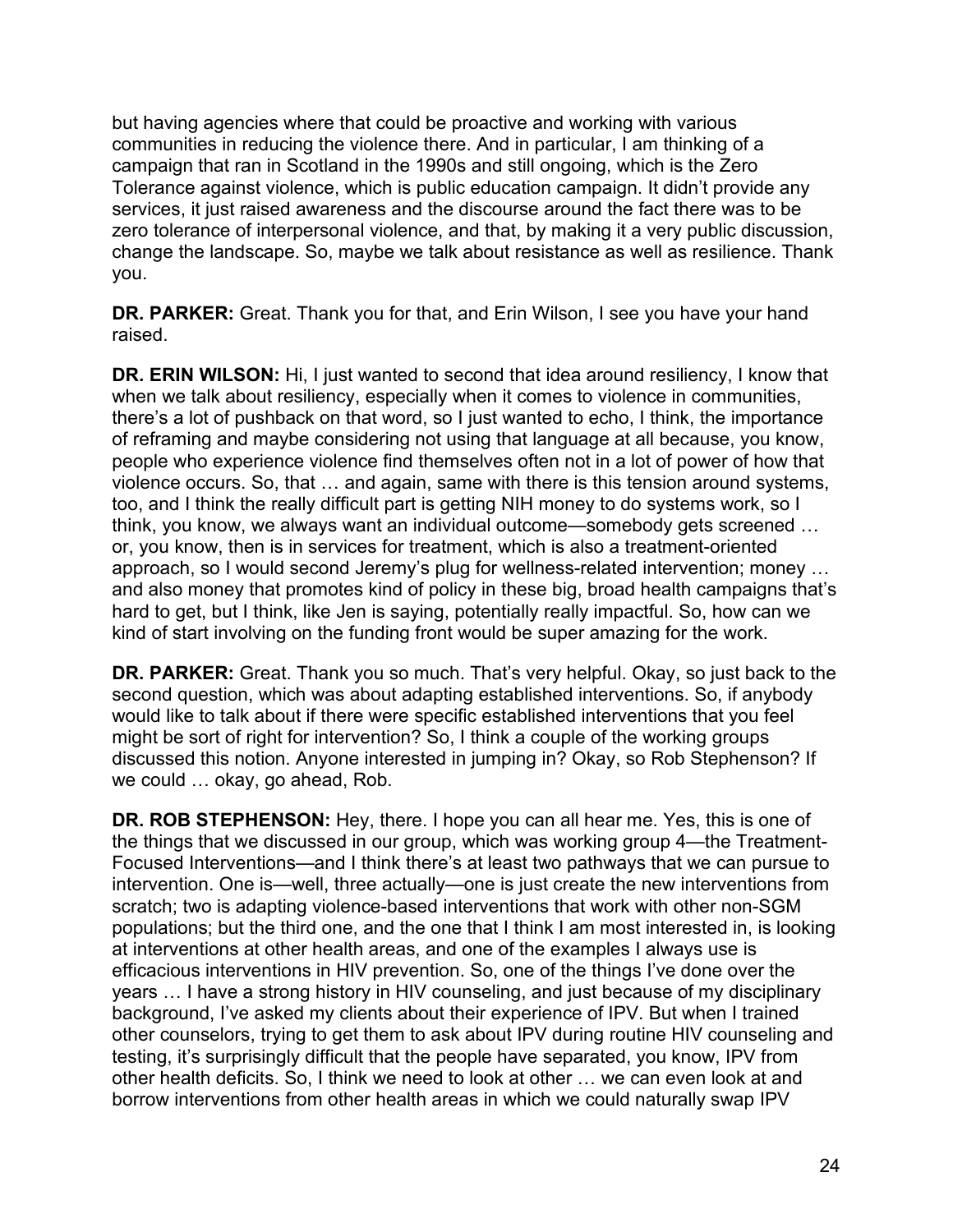content, so there's lots of HIV, there's lots from education, there's lots from social work. And so, that's … that's what we discussed in our group.

 **DR. PARKER:** Great. Thank you. And Danielle? I believe you have your hand raised. Would you like to comment?

 empowerment self-defense training. There's a lot of preliminary strong evidence for the this is one such program that's not been tailored for SGM populations but has a lot of **DR. DANIELLE BERKE:** Yeah, sure. Thanks. This idea of adapting existing violence prevention interventions that have some evidence for efficacy also came up in our working group 3, and it's also connected to this idea of resistance as an alternative to resilience in our language and framework—so, programs that teach physical and verbal and psychological skills for resisting violence in the moment are often framed under efficacy of these programs, particularly the work done by Charlene Sen in Canada. So, promise.

 working groups would like to comment on this? It looks like Kristi Gamaril has a hand **DR. PARKER:** Great. Thanks so much for sharing that. So, any other folks from the up, so Shyam, could you make Kristi a panelist? [pause]

**MR. PATEL:** Just did.

**DR. PARKER:** Okay. Go ahead, Kristi?

**DR. KRISTI GAMARIL:** Can you hear me now?

**DR. PARKER:** Yep, we sure can.

 **DR. GAMARIL:** Great. So, one of the things that we talked about in the treatment group, as well, is working with community-based organizations: programming that already happening and is home-grown but may not have been rigorously evaluated at this point, and I think that is definitely an area for us to be moving forward with, as well. already exists, particularly trainings that happen already around training the police to work with sexual and gender minority communities, and other programming that is

**DR. PARKER:** Okay. Great. Thank you. Any other comments? Okay, so we'll move on to another question. So, somebody notes that in 2019, the definition for sexual and gender minorities at NIH … they mentioned that it was expanded. It actually wasn't expanded, it was just sort of rewritten to make sure that the inclusive language was clear, and so, this attendee notices that some identities—for example, asexual, Two-Spirit—have not been specifically mentioned today. So, they were interested in knowing: Did any of the groups specifically explore or discuss research priorities related to these groups in the working group discussions? [pause] Okay, and it looks like Clare would like to comment. Shyam, can you make Clare a panelist, please? Okay. Go ahead, Clare.

**DR. CLARE CANNON:** Hi, my comment was about the previous question. It was just along with interventions—the need for effective evaluation. So, as we're adapting these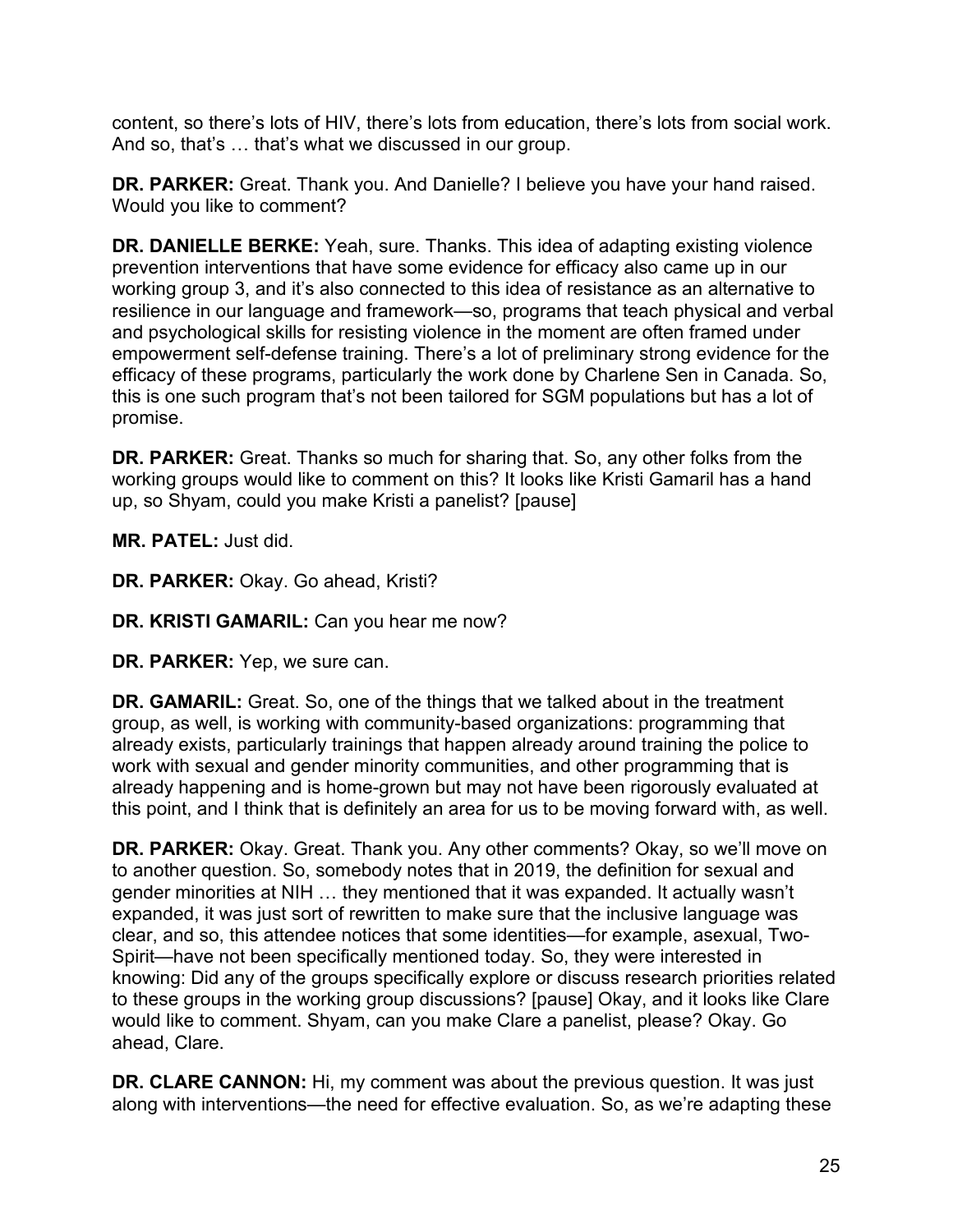sorts of interventions, it's going to be really important to also evaluate them so we know how effective they are.

 breadth of identities that are included under the SGM umbrella. It seems to me that terms of the breadth of identities and the different types of programs or interventions gender minorities or Two-Spirit populations. That was my understanding. If any of the **DR. PARKER:** Great, thank you, Clare. Okay, so back to this question about sort of the when the working group talked about SGM populations, they were being inclusive in that might need to be developed, not necessarily in a broad way to cover all SGM populations, but also some specific interventions that might focus, for example, on working group folks would like to chime in, please do so.

 **DR. YBARRA:** Hi, I just … Sabina … sorry, Sabrina suggested that I note that we did. It particularly, on our first slide, we did call out the need for focus and attention given to was in a parenthetical note, so I didn't artic … verbalize it, so I apologize for that. But Two-Spirit.

 **DR. PARKER:** Okay, great. Would anybody else like to comment on that before we move on? [pause] Okay, so a couple of other questions that are relevant, I believe, for include SGM questions in their surveys, getting law enforcement to report SGM violence, etc.? And so, before I open that up to the working group, I will just comment implemented across federal agencies, and we're not just talking about sort of thing that, sort of, as a whole, folks need to be looking at and considering. And I don't were some really great points made in terms of thinking about ethics and data collection, and so if any of the working group members would like to comment on sort of everybody. So, someone notes that interventions are dependent on data and research at the fundamental level, and, of course, data and research are important to understanding violence and the prevention of it, but the lack of consistent nationwide reporting mechanisms—in many cases, no reporting mechanisms exist at all—would seem to be a good place to start. Many states do not ask the SGM-related questions, similar to those in BRFSS, and how can we get state public health departments to that from a federal perspective, there are many, many, many conversations happening right now surrounding this exact issue. We also … NIH last December funded the National Academies to do a report looking at measurement with the hopes that some recommended measures would be able to be more consistently be utilized and surveillance and research, we're also looking into appropriate questions for administrative data collection and in clinical settings. And so, I think this issue broadly is a challenge in terms of SGM-related research, but I think when you think about violence in some of those specific areas that you mentioned, I agree this is a really important know if anybody from working group 5 would like to comment, because I think that there a broad data collection and the need for more data collection, now is the time. And Victoria would like to join in on the conversation. Victoria Frye? Shyam, can you unmute Victoria?

**DR. VICTORIA FRYE:** Hi. Good afternoon. Sorry, I am not able to be on video, but I did just want to comment on the issue of data collection and make a broad general comment about … which ties to many of the excellent points made, and also, I want to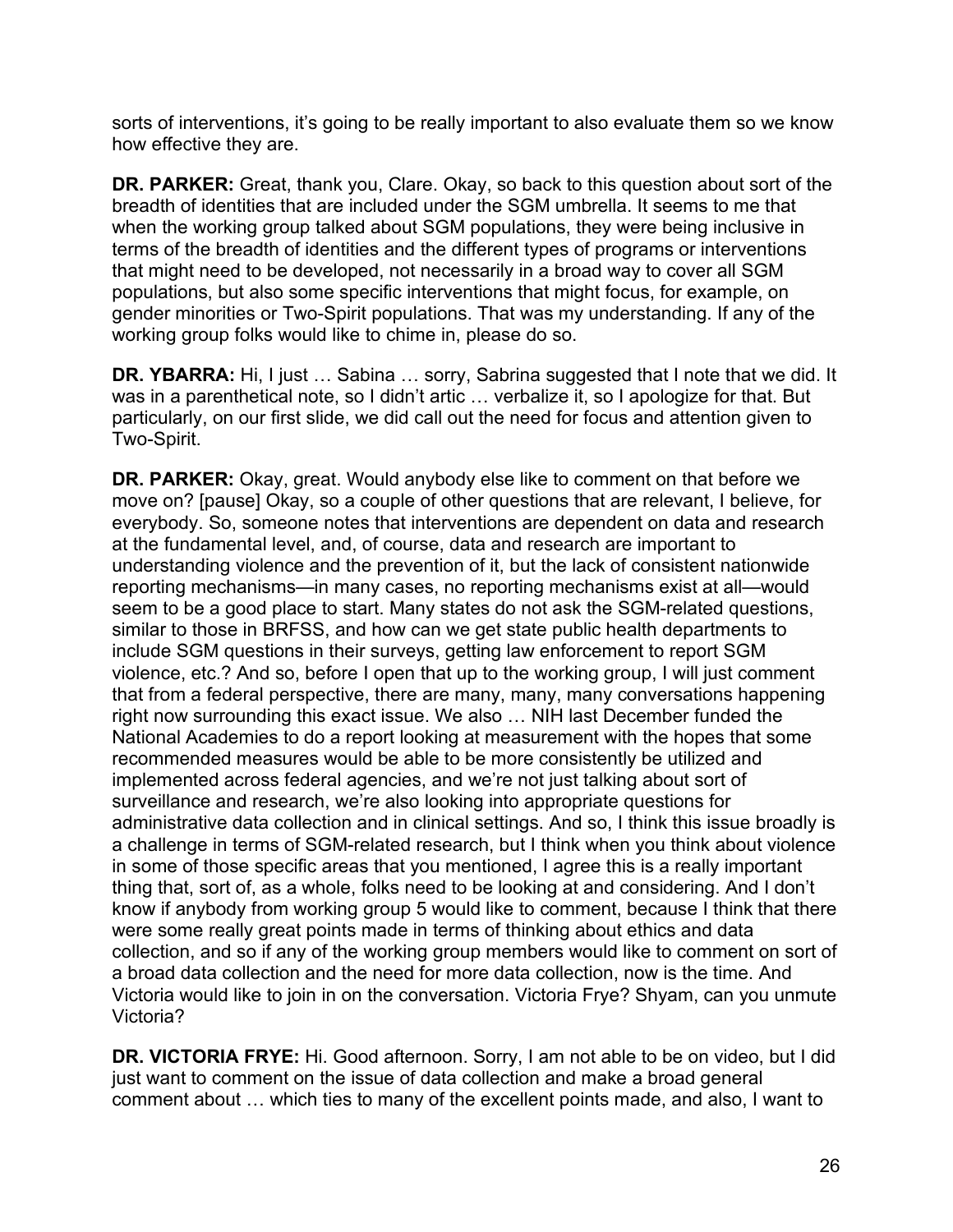thank my peers for the incredible work they've done in putting all of this together and all of the hard work that went into it, and also to acknowledge and thank the NIH for doing this work and leading it. But the idea of, you know, reframing resilience as resistance and really looking at multiple and higher levels of influences on violence experiences and perpetration across multiple different, you know, groups that are at risk for experiencing it requires different levels of data collection around all sorts of violence that we don't have data on right now and all sort of social norms and other influences on violence, whether it's informal social controls, whether it's social norms, attitudes, etc. And again, like Rob Stephenson, I do a lot of HIV prevention work, and we suffer from this, as well, in terms of anti-stigma work, and we don't really have good measures of this at area levels, at community levels, or at levels higher than the individual, and that is a major, you know, constraint for advancing the research base and also for developing interventions that operate at multiple levels. And it cuts across these outcomes, whether it's violence or HIV prevention, which—as Rob also rightly pointed out—are quite siloed, and that's also a problem. So, I think encouraging states, municipalities, and other, you know, geographic and administrative and other community-level entities … not encouraging funding … I'm sorry, not encouraging funding. Funding. We need those funded because we need that data, and it can't happen through some sort of volunteer effort, it just ... it needs to be funded. So, that's what I ... those are my two cents. Thank you.

 highlight, which is that there is an attendee who loves the word "resilience," and so, you know, they think very differently about resilience and resistance, and so to that person, they are different, and so I do think that this sort of highlights some of the challenges know, we don't have homogenous ways of thinking and that it's important to think sort of **DR. PARKER:** Okay. Thank you so much for that. I would also just like to note that there is a comment—not necessarily a question—but a comment I think is important to around language and terminology in the way that, you know, people are not … you broadly about what we'll speak not just to certain people but to everybody, so thank you for that comment. And would anyone else like to talk about the need for data collection? Okay, so it looks like June Paul would like to comment. So, go ahead, June.

**DR. PAUL:** Yeah, thanks, Karen. I'm not sure if you can see me. Oh, yeah, you can. I just wanted to say … so, we really felt … we really felt it's important to think about not just creating … trying to figure out a way to make some measures or to create some standardized measures that could be shared, right? So, perhaps somehow sharing measures with states to create some contingency across states, but also thinking about some more qualitative approaches, some more qualitative research on detailing information about the experiences and the terminologies of SGMs. One of the biggest questions that we ran into, and that I am sure a lot of us talked about in our groups, is when you have ... you know, when you're exploring different subgroups and different subgroups' experiences, they may have different ways of thinking about things. They often do, and they have different ways that they identify themselves, and so, really trying to get to a place we have a better understanding across the board of how different people experience things and define themselves is something, I think … and our group discussed a lot. And we talked about it, not just standardizing measures at the data collection stage but also at the secondary stage, so thinking about the qualitative piece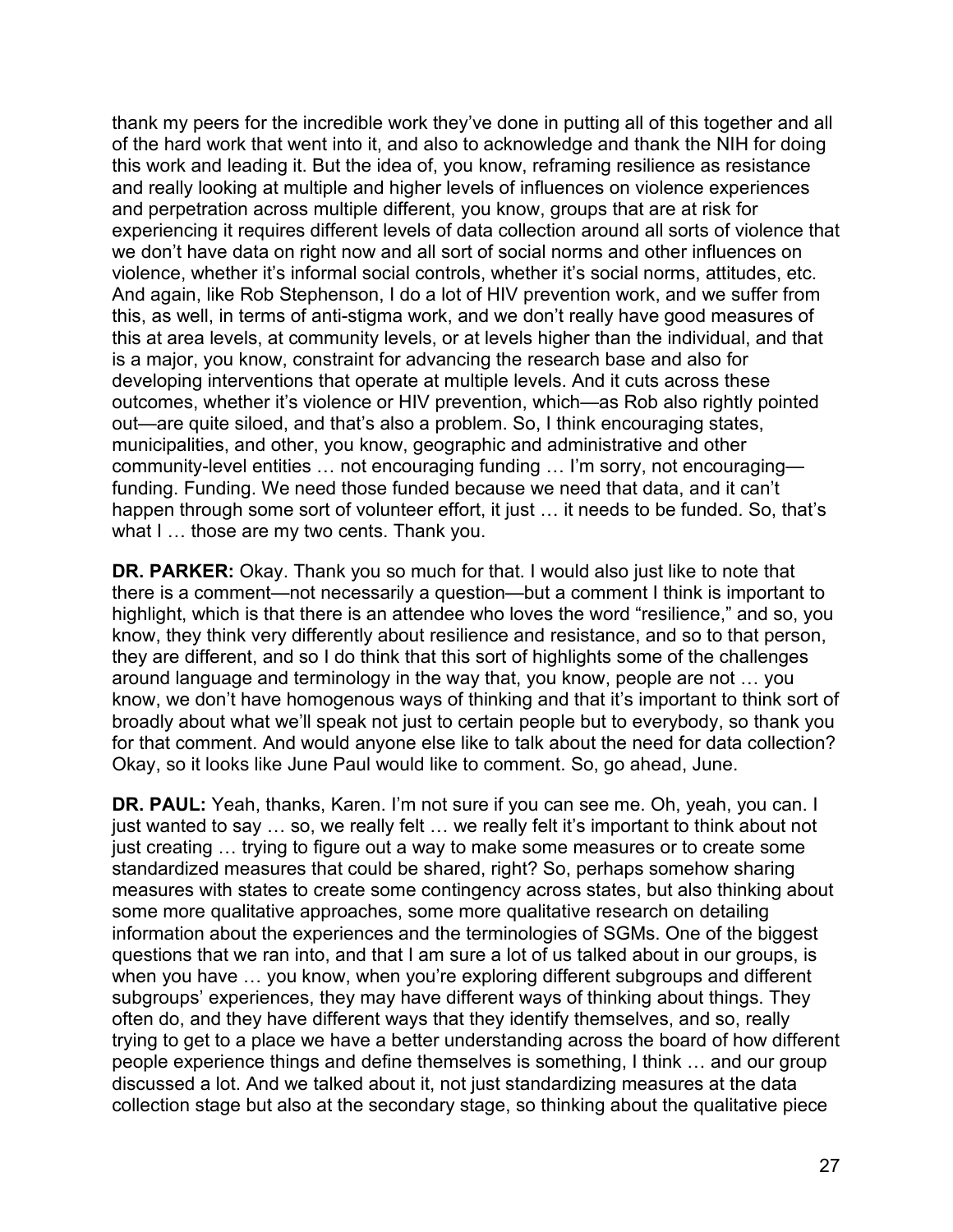but also thinking about the quantitative piece and where it makes the most sense to try and standardize some of that data and how we can actually … maybe once data is standardized to a point, figure out ways to share it with other agencies so that there's more consistency.

 published compendium of measures of violence that are SGM-specific, which sort of of violence-related measurement and if there were sort of key constructs of particular several working groups highlighted this as a need, so considering development of measures, also considering adaptation … oh, okay, Clare, would you like to say **DR. PARKER:** Great. Thank you for that. So, Rob Stephenson is asking if there is a follows along with another question that we received, which is about expanding the field relevance in terms of victimization, polyvictimization, and perpetration and that, you know, how important is it to develop these measures at multiple levels—so, thinking about the individual levels, the dyadic, the community, societal—and are there any existing measures that might be adapted? And so, I'm not sure if anyone wants to dig a little deeper into the violence-related measurement questions? It does sound to me that something?

 **DR. CANNON:** Yeah, there's not a compendium, and that would be great if there were. we use this; yes, it can be problematic," but I think this is a real need. Can we adapt And, you know, I think we could explore both avenues, but this is certainly something effective these measures are for these data that can then, you know, be used as I know I … and something that came up in our work group was something like the conflict—the revised conflict—tactic scales, and there's some folks who are like "Yes, scales that have been validated in the literature for other kinds of populations and really evaluate whether or not they're effective for the SGM community? And/or do we need to develop some specific violence-related measures with respect to the SGM community? that we definitely … is a research opportunity to both develop, adapt, and then see how evidence-based understanding to then advance interventions, advance policy, advance treatment. So, that was some of our conversation.

**DR. PARKER:** Great. Thank you for that, Clare. So, certainly, we know that there are challenges related to data, which I don't think is surprising anybody that this is sort of bubbling up as a key discussion. So, we do have one more question that I will put out. I'm not sure who will want to address this. So, someone is asking about, you know, if this sort of process or any of the working groups identified an age below which any sexual contact would be considered sexual violence. So, increasingly in public health, we regard place or ZIP code to be predictive of public health problems, usually because of inequities and social determinants of health in a place or a ZIP code, and possibly definitive of likely solutions or avenues or remedy or repair of public health. So, did folks discuss possible foundational or predictive power of place or ZIP code regarding violence exposure with SGM? Not seeing this discussion of violence against human dignity, for example, violations of privacy, violations of freedom to speak and believe are threats to these. So, will these forms and qualities of violence be addressed? So, I don't know if anybody wants to talk about some of this … these place-based notions. Any discussion about sort of defining an age below which any sexual contact would be considered sexual violence? I believe there might be some state-level considerations for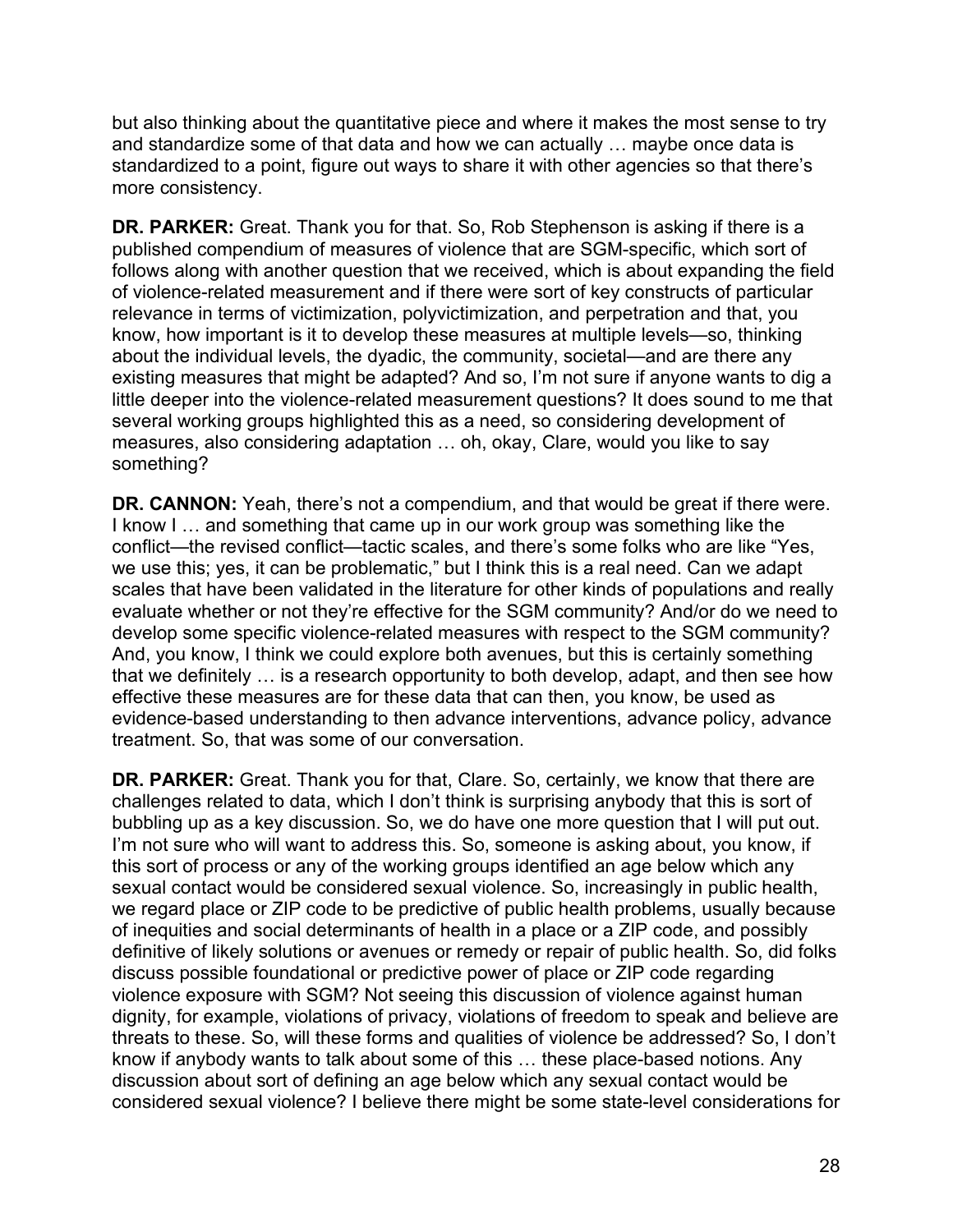that, so any … this … for any panelist who can't see this question in the chat function, so if anybody would like to address this, feel free. [pause] So, I'm not sure if there was ... oh, David. David, let's start with you, and then we'll go to Victoria. So, David?

**DR. DAVID BURNES:** Oh, you know, please go to Victoria. I was actually going to respond to the prior question around measurements. We can come back to that. Thank you.

**DR. PARKER:** Oh, okay. Victoria, go ahead.

 you know, influences violence outcomes for sexual and gender identity minority groups where so many people have existed almost exclusively online and virtually, and I think and it needs funding. **DR. FRYE:** So, I'm going to respond to the second part of that comment, which is the importance, and I think it kind of echoes a little bit about what I was saying about measurement of various either area group or other space-level phenomena that is … and others, and yeah, absolutely. Measuring influences and in virtual space is incredibly important, it has only taken on more importance [message tone]—sorry—during COVID that's such a great point, so I would add to my comment that that needs to happen, yes,

**DR. PARKER:** Okay, great. Thank you. We'll just pause for a moment in case anyone else would like to address this question related to space and ZIP code? [pause] Okay, so we'll go back to David. So, David, it sounds like you wanted to talk a little bit about the data and measures piece?

 **DR. BURNES:** Yeah, I was just going to say, you know, there may be—I was, sort of, of … I don't know that in terms of getting it right because I don't think that there is a situation where you call it … you don't want to let the pursuit of perfection get in the way that we've found very helpful is to have, you know, sort of a kind of a core understanding of measurement as it relates to, you know, prevalence and incidence and measurement for studies, but we also recognize that it likely doesn't capture the opportunity here to try to develop that understanding of what … you know, how to define which is helpful to have in terms of doing some comparison. So, I guess I'll just make core set of kind of almost like a minimum standard kind of set of questions that would thinking out loud—but, you know, there is an opportunity here for, you know, to kind of, you know, something that's good. But, you know, in elder abuse, one of the things meaning of elder abuse across different cultures. And so, you know, there may be an this and how to measure this issue among SGM populations across cultures in different ways while also maintaining kind of a core … you know, there are likely also sort of a core set of questions or items that would cross cultures, and so you can kind of … that comment that I think there is flexibility to try to almost do both, try to kind of recognizing and measure the issue in different ways across cultures while also having a cross cultures.